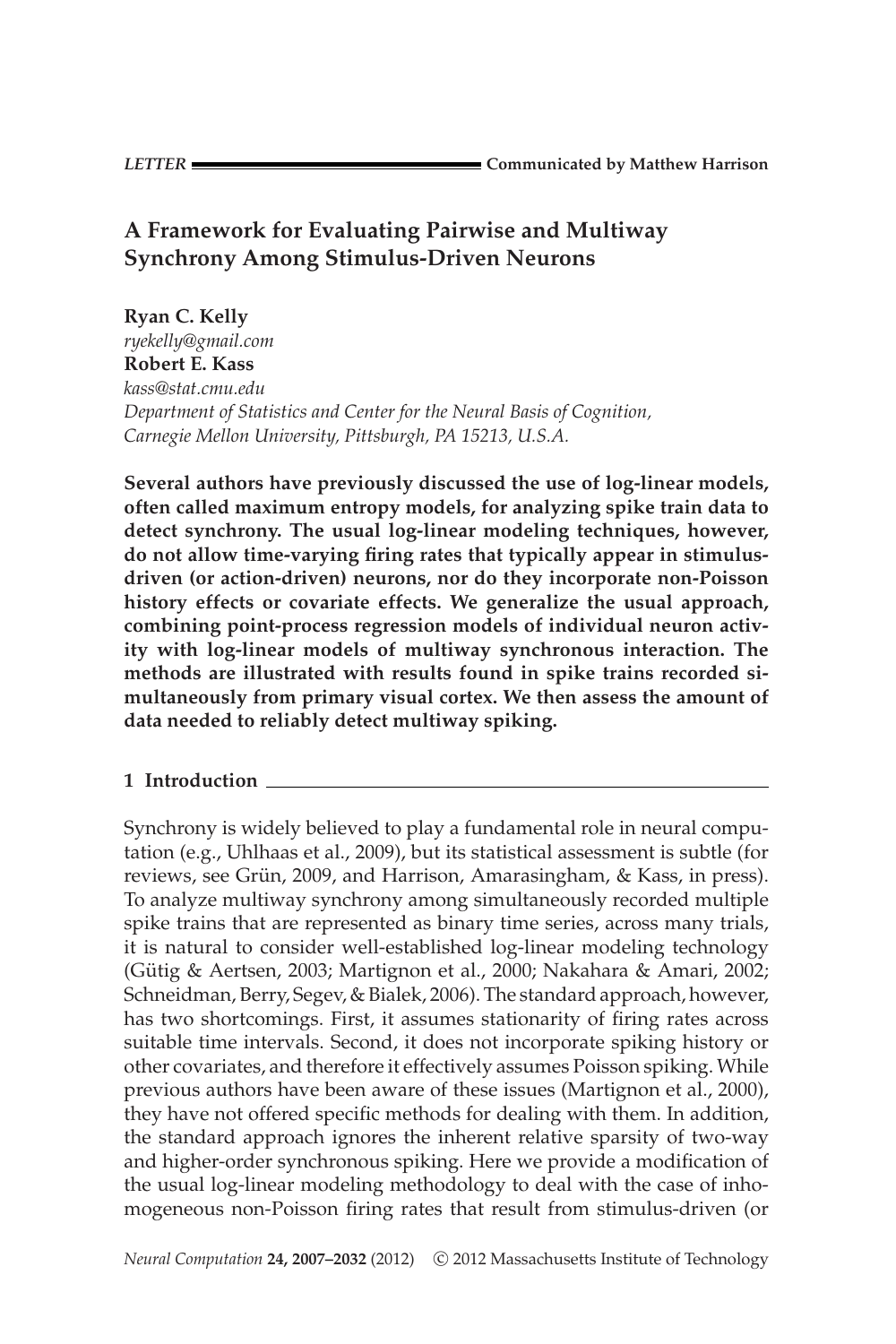action-driven) recordings, and we give a straightforward procedure for parameter estimation, which is a variant of maximum likelihood via iterative proportional fitting. Tests for pairwise and multiway synchrony may then be based on the bootstrap.

To explain more fully the problem we are trying to solve and the idea behind our proposed solution, let us suppose we have simultaneously recorded spike trains from three neurons that we label (1, 2, 3), for which spiking patterns take the form  $(a, b, c)$ , where  $a, b, c \in \{0, 1\}$  so that, for instance, (1, 1, 0) would signify that the first two neurons fired but the third did not. The probability of obtaining the pattern (*a*, *b*, *c*) at some time *t* on trial  $r$  may depend on the history  $H_{t,r}$  of spiking patterns prior to time  $t$ , and it may also depend on some other covariates, such as a measurement of network activity, as in Kass, Kelly, and Loh (2011) or variables representing trial-to-trial variation, as in Ventura, Cai, and Kass (2005a), which we here take to be a vector  $u_{t,r}$ . We then write the probability of pattern  $(a, b, c)$  at time *t* on trial *r* as  $p_{abc,r}^{123}(t|H_{t,r}, u_{t,r})$ . If we were to treat the spike trains as jointly stationary and ignore history, covariates, and additional sources of trial-to-trial variation, we could omit *t* and *r* and write the usual model for two-way, but not three-way, interaction as

$$
\log p_{abc} = \alpha + a\beta_a^1 + b\beta_b^2 + c\beta_c^3 + ab\beta_{ab}^{12} + ac\beta_{ac}^{13} + bc\beta_{bc}^{23},\tag{1.1}
$$

where the parameters satisfy certain constraints (e.g.,  $\sum p_{abc} = 1$ ,  $\sum \beta_a^1 = 0$ ). In computer science and physics, models such as equation 1.1 are often called maximum entropy models (Schneidman et al., 2006). In the statistics literature, the parameters are usually standardized by subtracting means (Agresti, 2002). Using equation 1.1, for a given set of data the log-likelihood function may be maximized iteratively to produce fitted parameters and probabilities. The problem we solve here is introducing a variant of equation 1.1 that allows both nonstationarity and the use of history and other covariates.

**1.1 Overview of Approach.** Suppose we have spike trains from *n* neurons recorded simultaneously over a time interval of length *T*, across *R* trials. We consider spiking patterns at a relatively fine time resolution, denoted by δ. In section 3, we report an analysis of simultaneous spiking data recorded from primary visual cortex where we took  $\delta$  to be 5 milliseconds. The spike train data may be represented as binary arrays with dimensionality  $(T/\delta) \times R \times n$ . For the data analysis reported in section 3 we used arrays of dimension  $200 \times 120 \times 3$  to estimate  $200 \times 120 \times 8$  probabilities  $p_{abc,r}^{123}(t|H_{t,r}, u_{t,r})$ . In full generality there are more parameters than data values. Furthermore, nonstationarity and history dependence could, in their most general conception, be very complicated. The approach we take here simplifies the situation greatly by making these assumptions: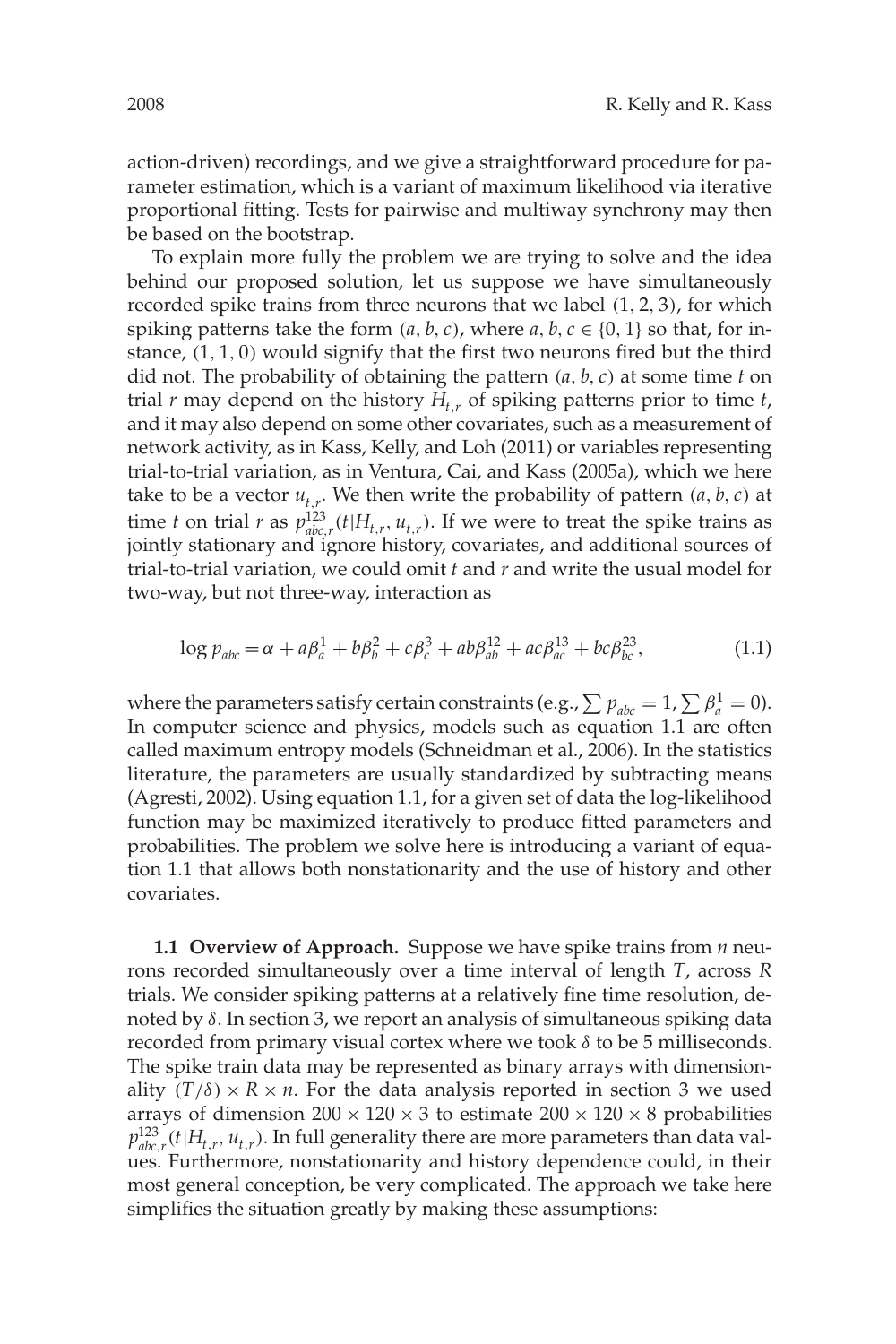- 1. For every neuron *i*, the firing probability varies smoothly across time and depends on spiking history  $H_{t,r}$  only through the history  $H_{t,r}^i$  for neuron *i*, together with the covariate vector *ut*,*r*.
- 2. Excess joint pairwise spiking, above that expected under independence, does not depend on either spiking history or the covariate vector.

Importantly, the second assumption defines excess synchrony relative to "independence," which here means independence conditionally on all history and covariate effects mentioned in the first assumption. In specifying these assumptions, we aim to emphasize the way synchrony is judged against a backdrop of explanatory covariates. For example, it is widely appreciated that a pair of neurons may exhibit excess pairwise spiking relative to what might be expected from their time-averaged firing rates because they respond to given stimuli with roughly similar temporal profiles; this would be synchrony due to their individual firing rate functions, as seen through overlapping peristimulus time histograms (PSTHs). Various methods may be used to adjust or "normalize" pairwise spiking to account for the individual time-varying firing rate functions (Aertsen, Gerstein, Habib, & Palm, 1989). Many other possible sources of pairwise spiking may be present in particular cases, including global network activity. One of our purposes here is to introduce a general framework for quantifying the contributions of alternative sources of pairwise spiking while assessing statistical evidence and uncertainty. A second purpose is to examine excess multiway spiking relative to that expected from pairwise spiking. The approach we develop melds log-linear modeling, as in equation 1.1, together with point-process regression modeling (which usually comes under the rubric of generalized linear models) as in numerous articles (Kass & Ventura, 2001; Kass, Ventura, & Brown, 2005; Kelly, Smith, Kass, & Lee, 2010a; Okatan, Wilson, & Brown, 2005; Pillow et al., 2008; Stevenson et al., 2009; Truccolo, Eden, Fellows, Donoghue, & Brown, 2005; Zhao et al., 2011). We use point-process regression to model the behavior of each individual neuron; we then overlay the structure of log-linear models to account for synchronous connections.

For notational simplicity, we concatenate the history and covariate vectors as a single vector:

$$
x_{t,r} = (H_{t,r}, u_{t,r}).
$$

When we consider only the spiking history  $H_{t,r}^i$  of neuron *i* at time *t* on trial *r*, we write

$$
x_{t,r}^i = (H_{t,r}^i, u_{t,r}).
$$

Let  $p_{1,r}^i(t|x_{t,r})$  be the probability of neuron *i* spiking at time *t* on trial *r*. The central object in the point-process framework is the conditional intensity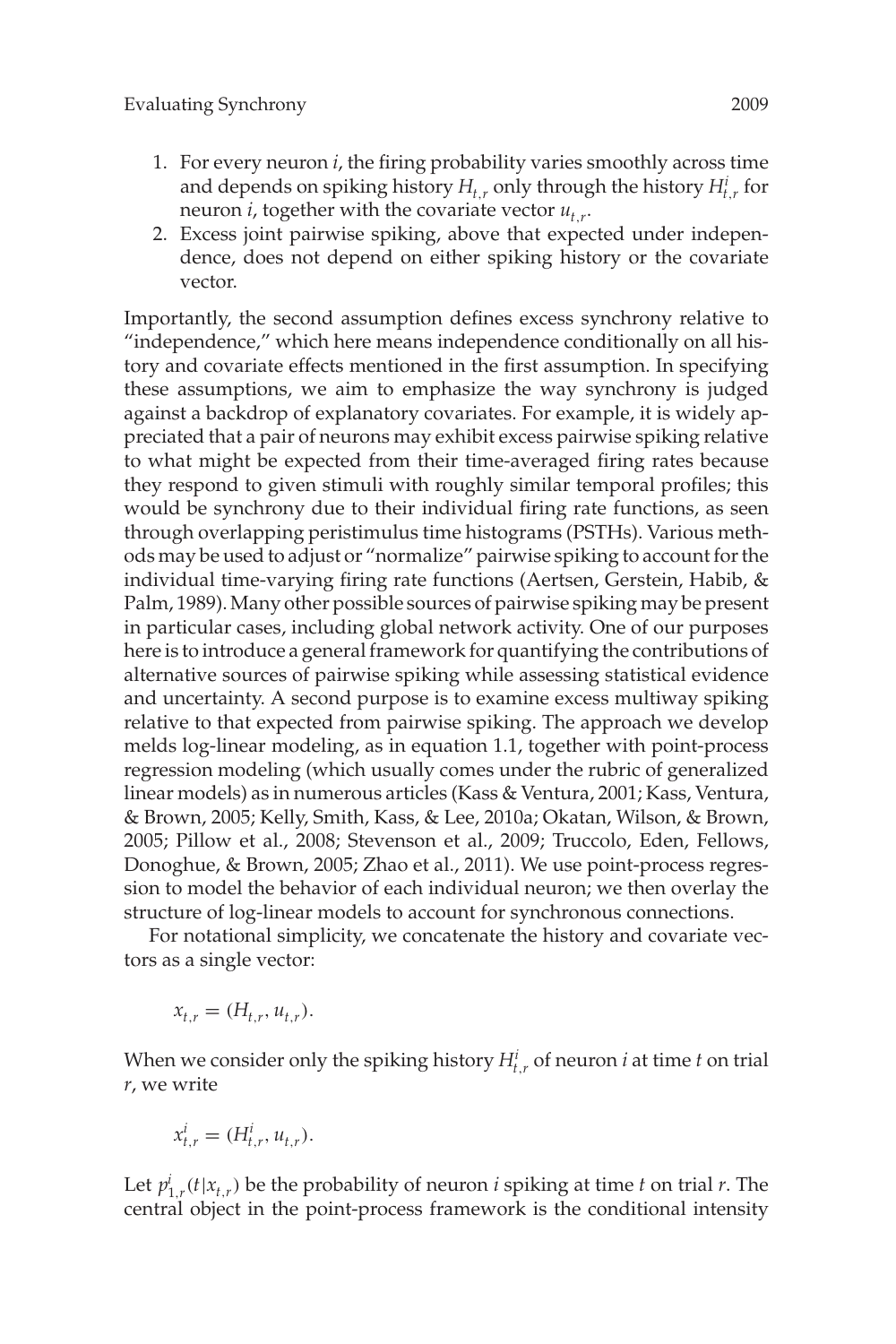function,  $\lambda^{i}(t|x_{t,r}^{i})$ , which is the firing rate function in continuous time, and the relationship between the continuous and discrete time representations is summarized by

$$
p^{i}(t|x_{t,r}^{i}) \approx \lambda^{i}(t|x_{t,r}^{i})\delta,
$$
\n(1.2)

the approximation being justified by passage to the limit as  $\delta \rightarrow 0$ . The corresponding key statistical result is that the likelihood function based on the continuous-time representation, in terms of the conditional intensity function, is approximately equal to the likelihood function based on the binary data and the probability of spiking  $p^{i}(t|x_{t,r}^{i})$ . We use *x* in the notation  $x_{t,r}^{i}$ to connote regression-style modeling of probability in terms of explanatory covariates, including history.

Now let  $p_{11,r}^{ij}(t|x_{t,r})$  be the probability that neurons *i* and *j* will both spike at time *t* on trial *r*. Under assumption 1 above, we use the spike trains from each neuron *i* to fit that neuron's firing probabilities  $p_{1,r}^i(t|x_{t,r}) = p_{1,r}^i(t|x_{t,r}^i)$ across time and trials. Let us write such fits as  $\hat{p}^i_{1,r}(t|x^i_{t,r})$ . Under assumptions 1 and 2, we may define

$$
p_{11,r}^{ij}(t|x_{t,r}) = p_{1,r}^i(t|x_t^i)p_{1,r}^j(t|x_t^j)\xi_x^{ij}(t),
$$
\n(1.3)

so that  $\zeta^{ij}_x(t)$  represents the excess pairwise spiking above that predicted by independence (as in Ventura, Cai, & Kass, 2005b). We have written  $\zeta_x^{ij}(t)$ with the argument *t* and subscript *x* to indicate that  $\zeta_x^{ij}(t)$  is a function only of time, but because it is defined through equation 1.3, it depends indirectly on the covariates used in the individual neuron firing probabilities  $p_{1,r}^i(t|x_{t,r})$ . For example, we may evaluate excess synchrony with and without a covariate that measures network activity. Kass et al. (2011) gave an example in which the data indicated that  $\zeta_x^{ij}(t)=1$  when a covariate for network activity was included in  $x_{t,r}$  while  $\zeta_x^{ij}(t) > 1$  when it was omitted. This suggested that excess synchrony above that expected from time-varying firing rates, while present, was due to global network activity rather than a local circuit that affected the particular pair of neurons.

We may now summarize the steps of the strategy we have implemented for estimating multiway spiking probabilities based on all combinations of excess pairwise spiking, thereby generalizing equation 1.1 to account for nonstationarity, history, and covariates. We consider first the case of  $n = 3$ neurons labeled *i*, *j*, *k*:

- 1. For all *i* and all *t* and for every trial *r*, fit  $p_{1,r}^i(t|x_{t,r}^i)$  to get  $\hat{p}_{1,r}^i(t|x_{t,r}^i)$ .
- 2. For all *i*, *j* estimate  $\zeta_x^{ij}(t)$  to obtain  $\hat{\zeta}_x^{ij}(t)$ .
- 3. Based on the  $(T/\delta) \times R$  sets of estimated values  $\hat{p}^i_{1,r}(t|x^i_{t,r}), \hat{p}^j_{1,r}(t|x^j_{t,r})$ ,  $\hat{p}^k_{1,r}(t|x^k_{t,r}), \ \hat{\zeta}^{ij}_x(t), \ \hat{\zeta}^{ik}_x(t), \ \hat{\zeta}^{jk}_x(t)$  from steps 1 and 2, use an iterative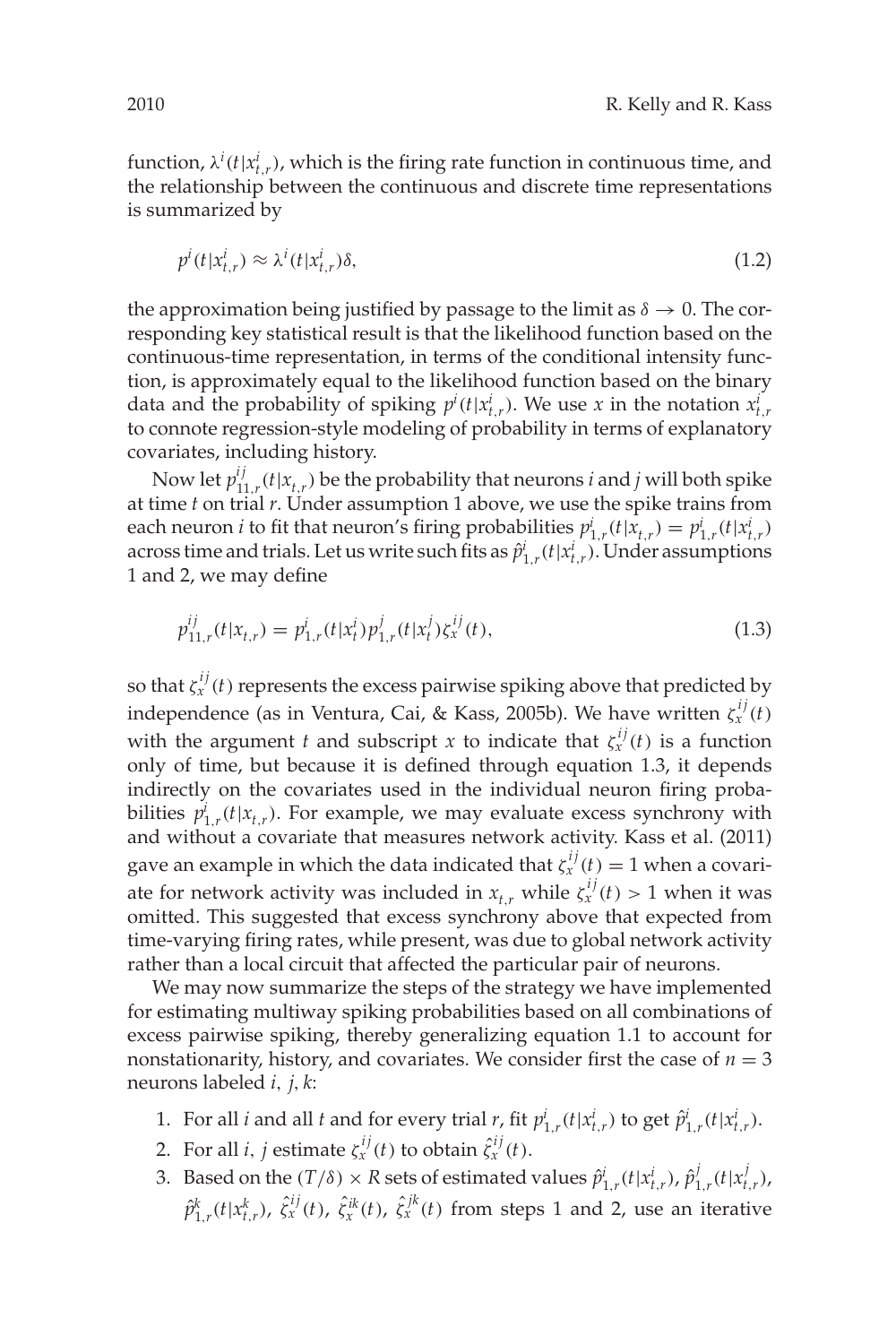algorithm to obtain the complete set of  $(T/\delta) \times R \times 8$  estimates  $\hat{p}_{abc}^{ijk}$ *abc*,*r*  $(t|x_{t,r})$  of  $p_{abc}^{ijk}$  $_{abc,r}^{ijk}(t|x_{t,r}).$ 

Once we have all the fitted probabilities  $\hat{p}_{abc}^{ijk}$  $\int_{abc,r}^{l/k} (t|x_{t,r})$  we are able to use them to estimate quantities defined in terms of the probabilities  $p_{abc}^{ijk}$  $\int_{abc,r}^{t/\kappa} (t|x_{t,r})$ . We can also use the set of fitted probabilities  $\hat{p}_{abc}^{ijk}$  $a_{abc,r}^{ijk}(t|x_{t,r})$  to simulate artificial spike trains that reflect all of the estimated multineuron dependence, and we can thereby use bootstrap simulation to obtain confidence intervals for estimated quantities. These confidence intervals incorporate the statistical uncertainty from all three steps of the fitting procedure. Similarly, we can test the null hypothesis of two-way interaction, but no three-way interaction, against the alternative that also includes three-way interaction. The bootstrap hypothesis tests also incorporate uncertainty from all the steps of the fitting procedure.

The same steps may be followed for more than three neurons. For example, for four neurons, we would again use the two-way probabilities in equation 1.5 to fit probabilities of the form  $\hat{p}_{abc}^{ijkl}$  $a_{abcd,r}^{ijkl}(t|x_{t,r})$  and thereby test the null hypothesis of pairwise interaction against both three-way and four-way interaction. Thus, according to the approach described here, large numbers of spiking probabilities having potentially complicated forms are estimated by first fitting to each neuron a smooth conditional intensity function and any relevant covariates, then fitting two-way excess synchronous spiking terms, then finding multiway probabilities by iterative optimization.

To help fix these ideas, Figure 1 displays a simple situation involving time-varying firing rates from three artificial neurons (the dotted lines in panels A–C) where two-way synchronous spiking occurs more often than predicted by independence (the dotted lines in panels D–F), and three-way interaction occurs more often than that predicted by a two-way model. We simulated a large number of trials from this model. When a two-way interaction model was fitted to the simulated data, the one-way and twoway firing rates were estimated accurately (the solid lines in panels A–F), but the amount of three-way spiking was underestimated (the solid line in panel G).

**1.2 Overview of This Letter.** In section 2 we provide methodological details. We begin in section 2.1 by briefly summarizing the fitting methods for individual neuron probabilities, then go on to pairwise probabilities in section 2.2, giving procedures for bootstrap confidence intervals in section 2.3. In section 2.4 we present the algorithm for fitting multiway probabilities under the assumption of pairwise interaction but not higherorder interaction, in section 2.5 we discuss bootstrap confidence intervals for functions of these probabilities, and in section 2.6 we describe bootstrap hypothesis tests. In section 2.7 we review the essential motivation for the three-step approach outlined in section 1.1 in terms of what we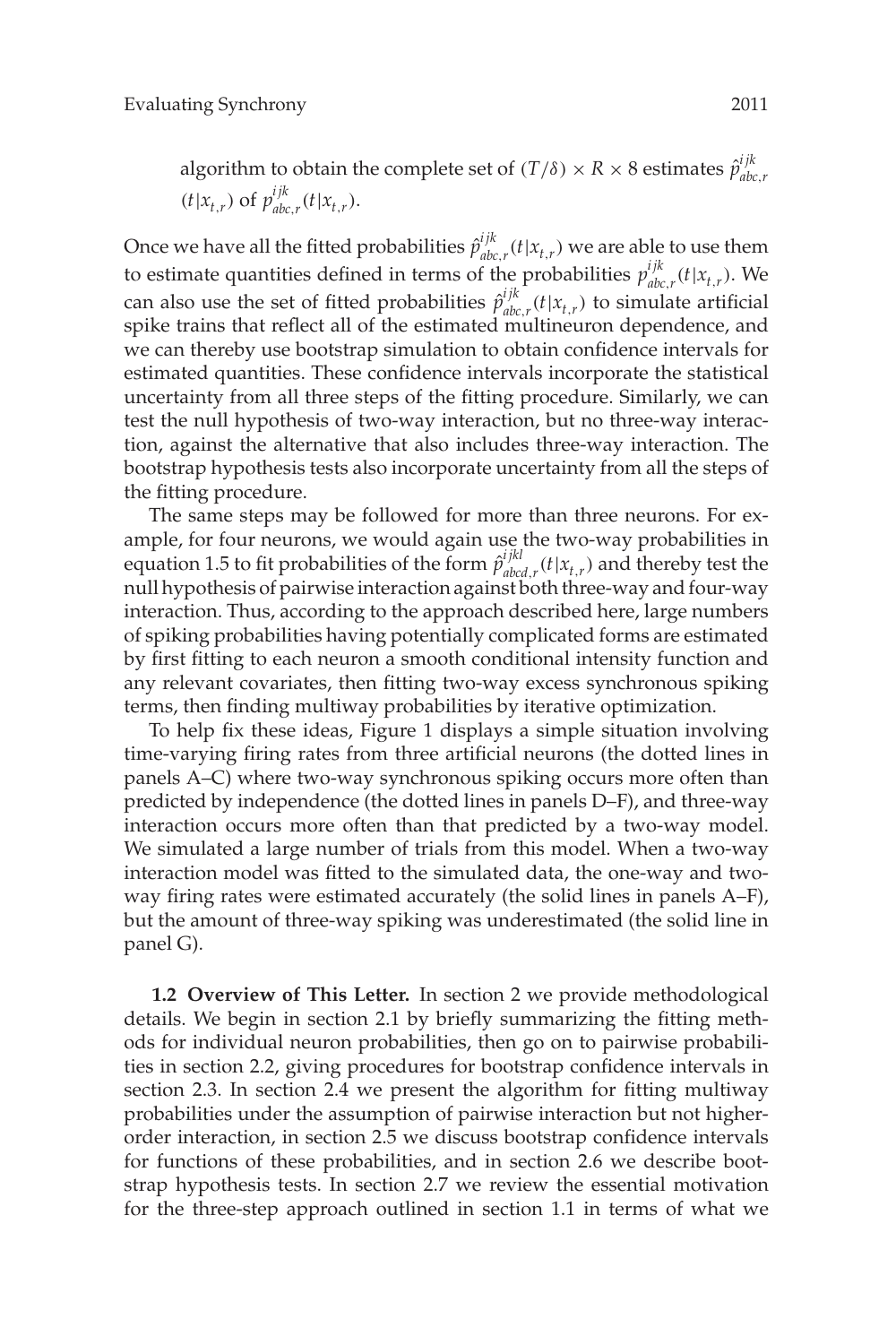

Figure 1: Time-varying two-way interaction model in the presence of threeway spiking. In all panels, the dotted line is the simulated rate and the solid line is the estimated rate based on the fitting algorithms discussed in section 2. (A–C) Three simulated cells, each with a different firing rate profile. Each cell has an elevation of the firing rate at a different point in the trials. (D–F) Coincidence rates for pairwise synchronous events, which are uniformly elevated above those predicted by independence. Panel D corresponds to coincidences between neurons shown in panles A and B, panel C to coincidences between panels A and C, and panel F to coincidences between panels B and C. (G) Three-way coincidence rates. The pairwise model underestimates the number of three-way synchronous events.

call hierarchical sparsity. In section 3 we provide a real-data illustration by analyzing some simultaneous spiking data recorded from primary visual cortex. We then, in section 4, use the framework described here to address a fundamental question: How many data would be needed to distinguish three-way interaction from the three-way spiking that occurs by chance from pairwise interaction models? In section 5 we add remarks about the utility of this method in practice.

## **2 Methodology**

Here, and for the remainder of the letter, we omit explicit reference to the trial *r*, leaving it implicit. We also omit the subscript *x* on  $\zeta_x^{ij}(t)$ .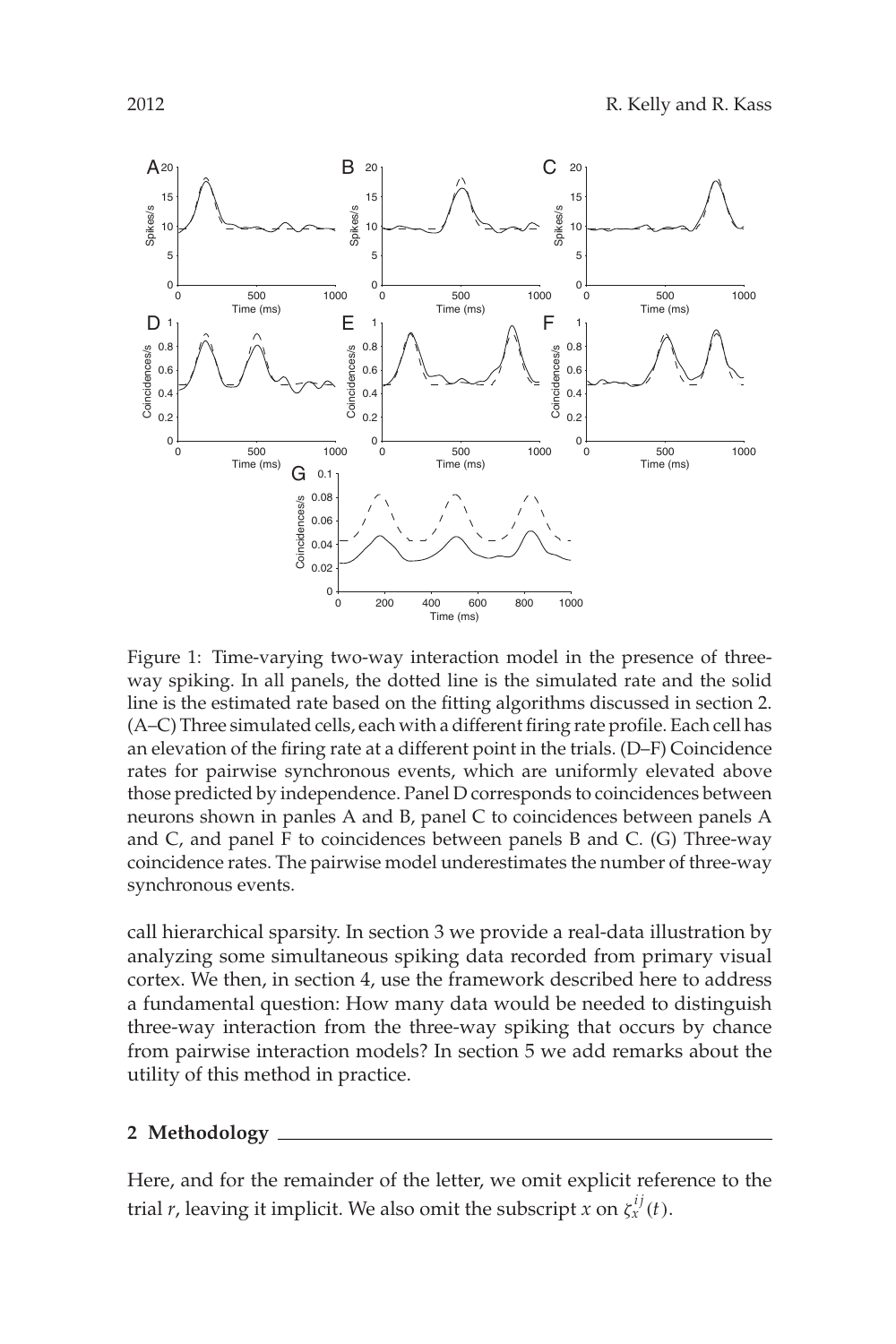**2.1 Fitting One-Way Probabilities.** Individual neuron (one-way) firing probabilities may be fitted by invoking smooth point-process models, where each neuron *i* has a firing rate governed by a conditional intensity function λ*<sup>i</sup>* (*t*|*x<sup>i</sup> <sup>t</sup>*). Kass and Ventura (2001) and Kass, Ventura, and Cai (2003) discussed spline-based fitting of conditional intensity functions, and Pillow et al. (2008) used an alternative set of smooth basis functions that incorporate both rate variation and history dependence. Sometimes history and covariate effects may be ignored, and then the PSTH may be smoothed by gaussian filters (kernel smoothers), fixed-knot splines, or more sophisticated methods such as BARS (DiMatteo, Genovese, & Kass, 2001). The first step of the approach suggested here is to apply one of these individual neuron models in order to obtain estimates  $\hat{p}_1^i(t|x_t^i)$  for all *t*.

**2.2 Fitting Pairwise Probabilities.** We now move on to pairwise probabilities, considering neurons *i* and *j* as in equation 1.3. While we could incorporate time-varying excess spiking effects as in equation 1.3 here, instead we further specialize by assuming that the excess pairwise spiking probability effects are constant across time. We therefore take  $\zeta^{ij}(t) = \zeta^{ij}$ and define

$$
p_{11}^{ij}(t|x_t) = p_1^i(t|x_t^i)p_1^j(t|x_t^j)\xi^{ij}.
$$
\n(2.1)

This is helpful when there are not large numbers of joint spikes, and it also allows us to use a simple and intuitive estimator  $\hat{\zeta}^{ij}$  of  $\zeta^{ij}$  given in equation 2.6. By inserting the estimates  $\hat{p}_1^i(t|x_t^i)$ ,  $\hat{p}_1^j(t|x_t^j)$ , and  $\hat{\zeta}^{ij}$  into the right-hand side of equation 2.1, we obtain estimates of the two-way probabilities  $p_{ab}^{ij}(t|x_t)$  as follows:

$$
\hat{p}_{11}^{ij}(t|x_t) = \hat{p}_1^i(t|x_t^i)\hat{p}_1^j(t|x_t^j)\hat{\zeta}^{ij},
$$
\n
$$
\hat{p}_{10}^{ij}(t|x_t) = \hat{p}_1^i(t|x_t^i) - \hat{p}_{11}^{ij}(t|x_t),
$$
\n
$$
\hat{p}_{01}^{ij}(t|x_t) = \hat{p}_1^j(t|x_t^j) - \hat{p}_{11}^{ij}(t|x_t),
$$
\n
$$
\hat{p}_{00}^{ij}(t|x_t) = 1 - \hat{p}_{11}^{ij}(t|x_t) - \hat{p}_{10}^{ij}(t|x_t) - \hat{p}_{01}^{ij}(t|x_t).
$$
\n(2.2)

These estimates, for  $i, j = 1, 2, 3$ , give us all of the two-way probabilities needed to fit a two-way interaction model analogous to equation 1.1 that instead incorporates time-varying, history-dependent, and covariatedependent firing probabilities.

To estimate  $\zeta^{ij}$ , we fix the values of  $p_1^i(t|x_t^i)$  to be  $p_1^i(t|x_t^i) = \hat{p}_1^i(t|x_t^i)$ . Using the point-process representation of joint spiking for neurons *i* and *j* derived by Kass et al. (2011), we replace ζ *i j* with ξ *i j* and write the synchronous-spike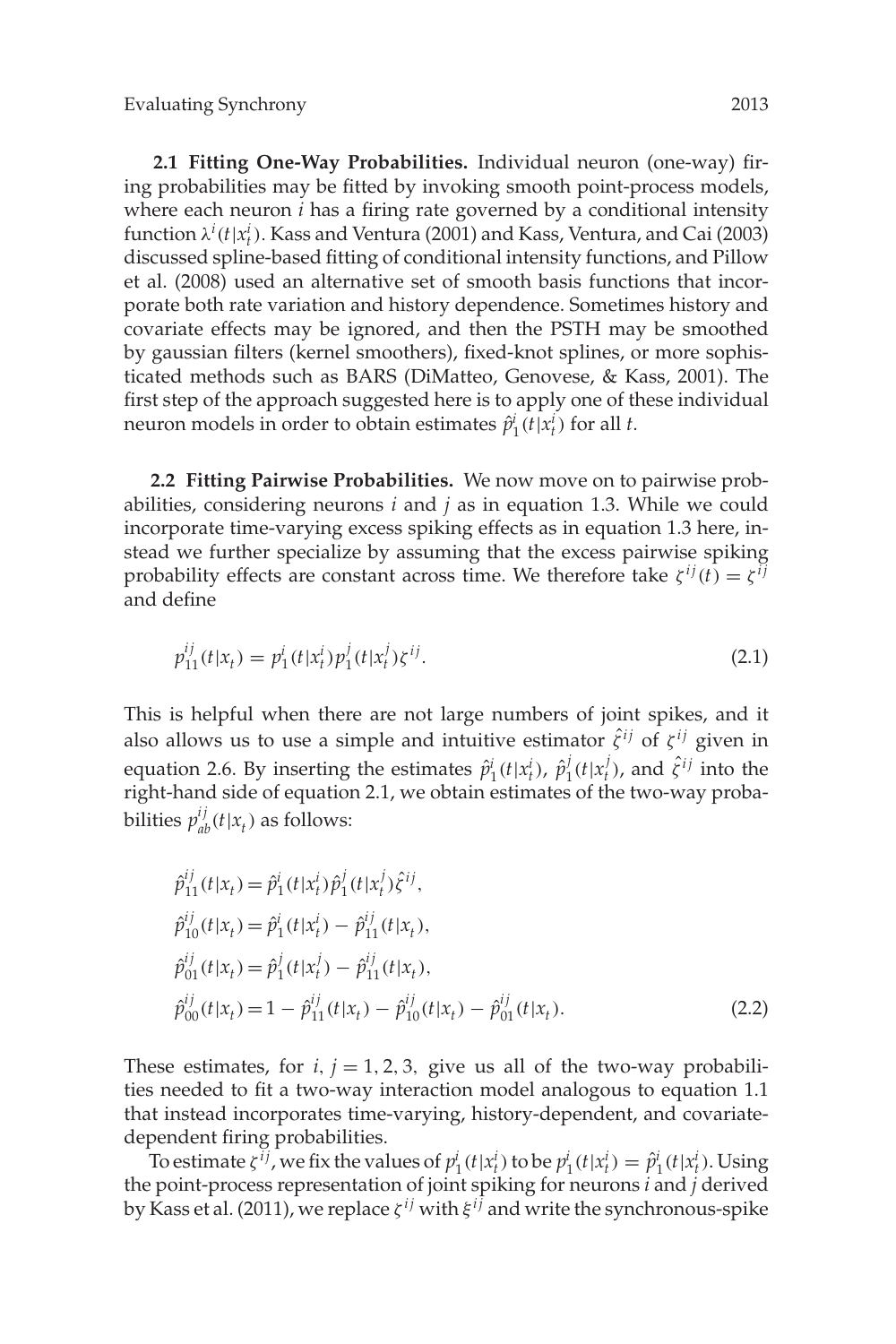likelihood function as

$$
\log L(\xi^{ij}) = -\int \lambda^{ij} (t|x_t)dt + \sum_{t_{ij}} \log \lambda^{ij} (t_{ij}|x_{t_{ij}}), \tag{2.3}
$$

where  $t_{ij}$  are the times of the joint (synchronous) spikes and

$$
\lambda^{ij}(t|x_t) = \lambda^i(t|x_t^j)\lambda^j(t|x_t^j)\xi^{ij}.
$$
\n(2.4)

Equation 2.4 is the conditional-intensity analogue of equation 2.1. Setting the derivative of  $log L(\xi^{ij})$  to zero and solving gives the maximum likelihood estimate

$$
\hat{\xi}^{ij} = \frac{N^{ij}}{\int \lambda^i(t|x_t^j)\lambda^j(t|x_t^j)dt},\tag{2.5}
$$

where  $N^{ij}$  is the total number of joint spikes for neurons  $i$  and  $j$  and the denominator is the expected number of joint spikes under independence, after taking account of the covariate *x*. This corresponds to equation 22 of Kass et al. (2011). The formula we use in practice replaces the integral in equation 2.5 with

$$
\hat{\zeta}^{ij} = \frac{N^{ij}}{\sum_{t} \hat{p}_1^i(t|x_t^i)\hat{p}_1^j(t|x_t^j)}.
$$
\n(2.6)

To interpret equation 2.6, let us reemphasize the covariate *x* by restoring its use as a subscript: on the left-hand side of equation 2.6, we replace  $\hat{\zeta}^{ij}$  by  $\hat{\zeta}^{ij}_x$  . If  $\hat{\zeta}_x^{ij} \geq 1$ , the value of  $\hat{\zeta}_x^{ij}$  represents the proportionate excess synchronous spiking beyond that explained by the covariate *x*, while if  $\hat{\zeta}_x^{ij} < 1$ , the value of  $\hat{\zeta}_x^{ij}$  is the proportionate diminution of synchrony, below that explained by *x*. When  $\hat{\zeta}_x^{ij} \geq 1$ , it is helpful to consider the reciprocal,

$$
E_x = \frac{1}{\hat{\zeta}_x^{ij}},\tag{2.7}
$$

which ranges from 0 to 1 and represents the proportion of synchronous spikes explained by the covariate vector *x* (including its time-varying, trialaveraged firing rate). For example, if  $\hat{\zeta}_x^{ij} = 2$  when *x* contains only the time-varying, trial-averaged firing rate, then  $E_r = .5$ , and we would say the time-varying, trial-averaged firing rate explains half the synchronous spikes. This gives us a way of interpreting the relative effects of various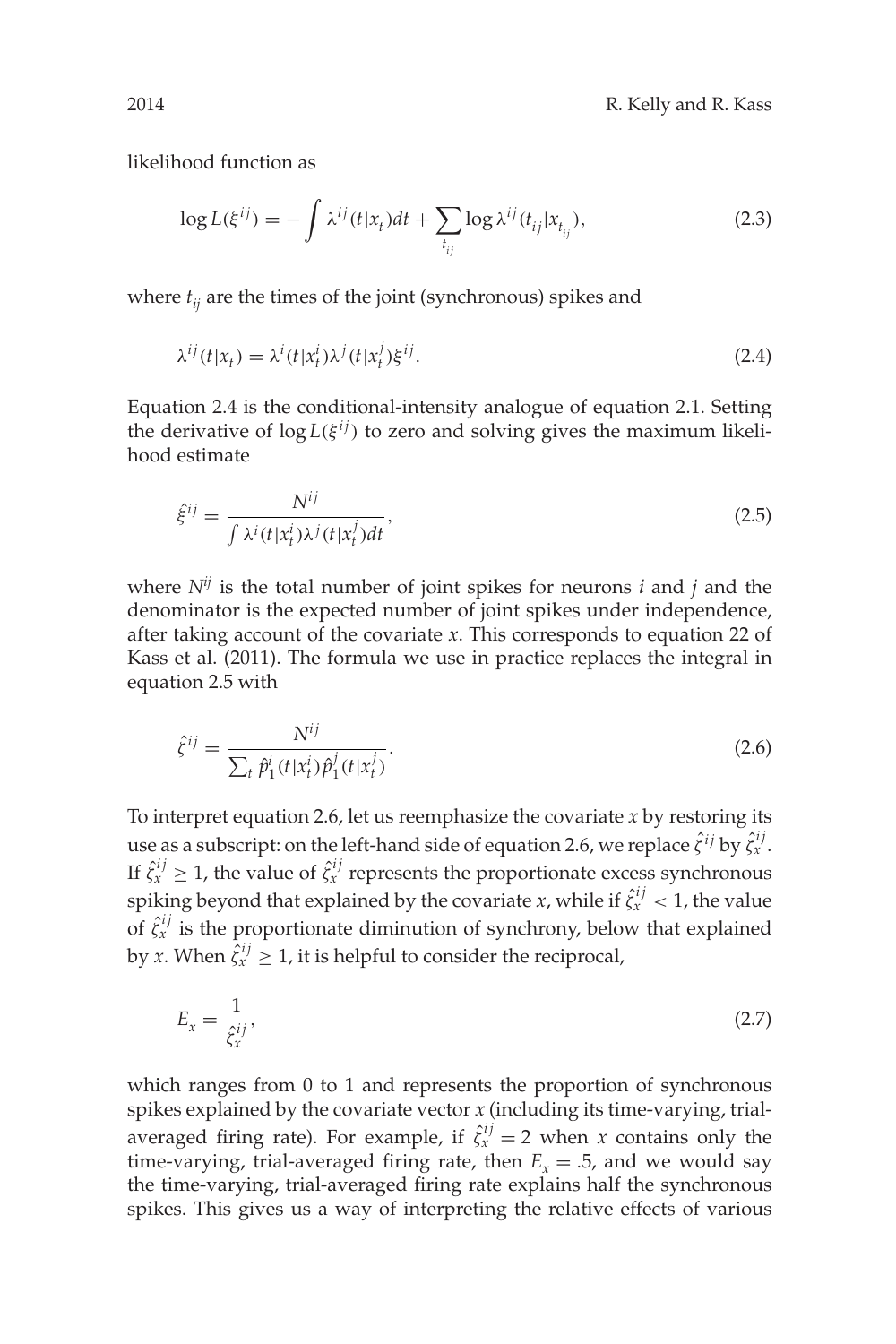alternative covariate vectors  $x$ , as we illustrate in section 3. If  $\hat{\zeta}_x^{ij} < 1$ , we can define the inhibitory measure  $I_x = \hat{\zeta}_x^{ij}$ , which then represents the proportion of observed spikes relative to the number predicted by *x*.

**2.3 Confidence Intervals for Pairwise Effects.** Standard errors and confidence intervals associated with the pairwise estimates in equation 2.6 may be obtained by a parametric bootstrap using equation 2.2. That is, equations 2.2 specify a set of multinomial spiking probabilities at each time *t* (and for each trial, separately, due to separate spiking history or covariate effects) for every spiking pattern  $(1,1),(1,0),(0,1),(0,0)$ . It is straightforward to generate *G* complete sets of pseudo-data pairwise spike trains based on these probabilities, each set of pseudo-data replicating the layout of the original data (a typical value of *G* being 500). Let us use  $g = 1, \ldots, G$  to index the sets of pseudo-data. If we wish to obtain a 95% bootstrap confidence interval for a parameter  $\phi$  (such as  $\phi = \zeta^{ij}$ ), we use the pseudo-data set *g* to obtain  $\hat{\phi}^{(g)}$  for  $g = 1, \ldots, G$ ; that is, for every  $g$ , we obtain  $\hat{\phi}^{(g)}$ , by applying equation 2.6 to the pseudo-data, where all the terms  $\hat{p}_1^i(t|x_t)$  are computed from the pseudo-data. We then order the values of  $\hat{\phi}^{(g)}$ , find the .025 and .975 percentiles, and use them as end points of the 95% confidence interval. A standard error is similarly obtained as the standard deviation of the values of  $\hat{\phi}^{\text{(g)}}$ . When summarizing results with estimates and standard errors, we prefer to work with  $\phi = \log \zeta^{ij}$  rather than  $\phi = \zeta^{ij}$  because the log transform tends to symmetrize the distribution (and thus make it closer to normal, as it should be when one interprets standard errors). Because we include the refitting of  $\hat{p}_1^i(t|x_t)$  to the pseudo-data, the bootstrap confidence intervals account for the uncertainty in that first step of the fitting procedure.

**2.4 Fitting Higher-Order Probabilities.** For  $n = 2$  neurons, equations 2.2 completely determine the estimated probabilities we need for statistical analysis. For  $n = 3$  neurons, pairwise interaction models do not provide analogous closed-form expressions for all the necessary probabilities  $p_{abc}^{123}(t|x_t)$ , and the same is true for  $n > 3$ . Even in the simpler stationary Poisson setting, where the data become counts aggregated across time and model 1.1 may be applied, it is well known (Agresti, 2002) that maximum likelihood estimation of the two-way interaction model requires iterative methods. The standard algorithm in that context is iterative proportional fitting (IPF; Agresti, 2002; Schneidman et al., 2006).

Before reviewing IPF and the modification of it we employ here, we wish to make sure it is clear what model we are referring to as the "two-way interaction model" that we are fitting to the spike train data. It is helpful to return to the simpler model, equation 1.1, and explain how our approach would apply in that setting. The complete model for three-way probabilities *pabc*, including three-way interactions (in statistics, it is often called "saturated"), has  $8 - 1 = 7$  free parameters: the 8 values  $p_{abc}$  must satisfy the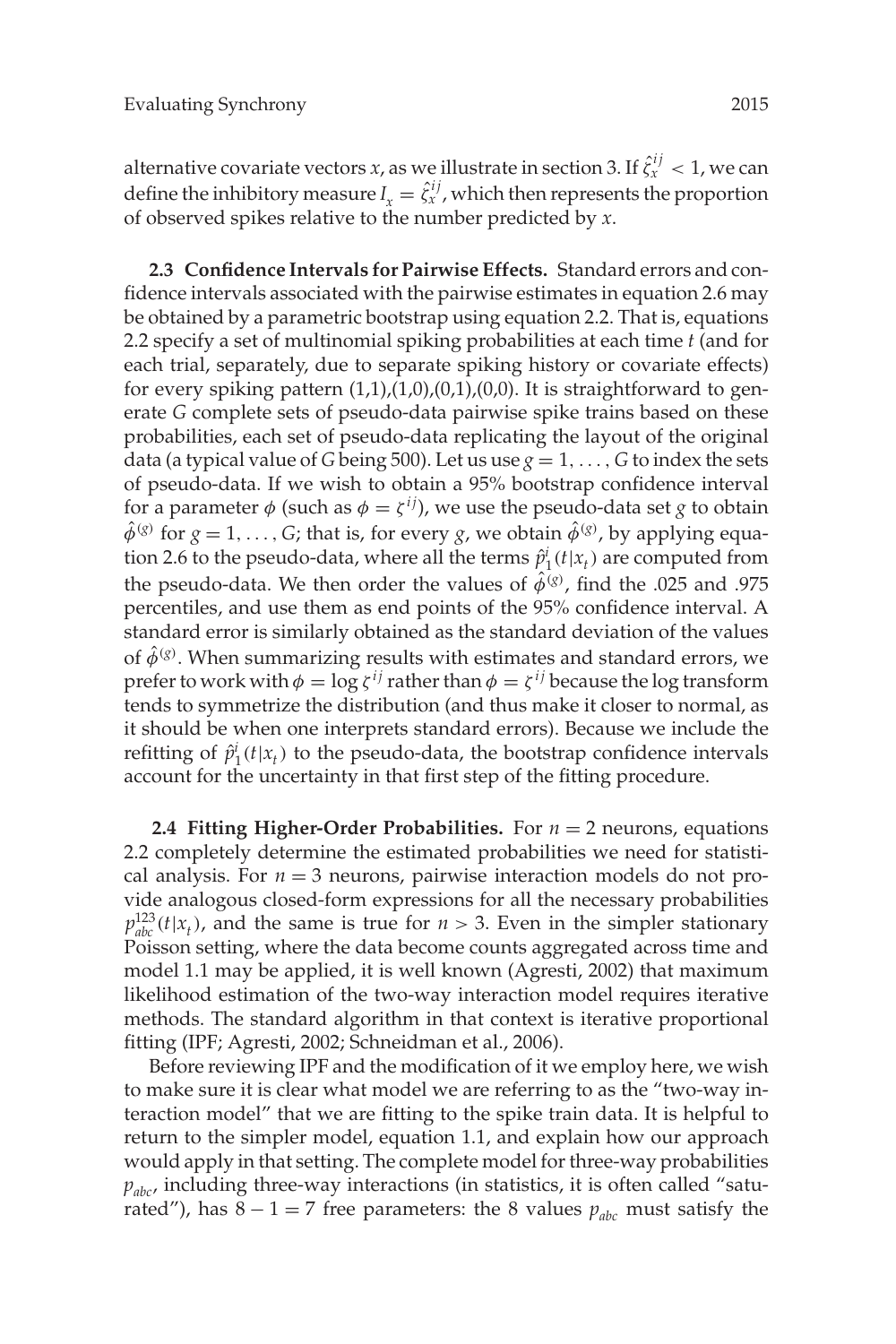constraint  $\sum p_{abc} = 1$ . The two-way interaction model, equation, 1.1, omits the three-way interaction and has six free parameters. (In equation 1.1 there are seven parameters with nonzero multipliers  $\alpha$ ,  $\beta_1^1$ ,  $\beta_1^2$ ,  $\beta_1^3$ ,  $\beta_{11}^{13}$ ,  $\beta_{11}^{23}$ ,  $\beta_{12}^{23}$ and, again, there is the constraint  $\sum p_{abc} = 1$ .)<sup>1</sup> In our approach, we do not need to use the parameters that appear in equation 1.1. Instead, we effectively use a different set of six free parameters. We define

$$
p_1^1 = \sum_{b,c} p_{1bc},
$$
  
\n
$$
p_1^2 = \sum_{a,c} p_{a1c},
$$
  
\n
$$
p_1^3 = \sum_{a,b} p_{ab1},
$$
  
\n
$$
\zeta^{12} = \frac{\sum_c p_{11c}}{p_1^1 p_1^2},
$$
  
\n
$$
\zeta^{13} = \frac{\sum_b p_{1b1}}{p_1^1 p_1^3},
$$
  
\n
$$
\zeta^{23} = \frac{\sum_a p_{a11}}{p_1^2 p_1^3},
$$
\n(2.8)

and then parameterize equation 1.1 using  $(p_1^1, p_1^2, p_1^3, \zeta^{12}, \zeta^{13}, \zeta^{23})$ . We are not able to write a closed-form expression for  $p_{abc}$  in terms of the parameter vector  $(p_1^1, p_1^2, p_1^3, \zeta^{12}, \zeta^{13}, \zeta^{23})$  for the same reason that we are unable to write closed-form maximum likelihood estimates for  $p_{abc}$  in equation 1.1. However, any particular value of the vector  $(p_1^1, p_1^2, p_1^3, \zeta^{12}, \zeta^{13}, \zeta^{23})$  does define a particular set of values of  $p_{abc}$  according to equation 1.1 based on the nonlinear equations in equation 2.8. In the general case we are concerned with here, we similarly use  $(p_1^1(t|x_t^1), p_1^2(t|x_t^2), p_1^3(t|x_t^3), \xi^{12}, \xi^{13}, \xi^{23})$ to define, for every *t*, a two-way interaction model of the form 1.1 that we are fitting to the data.

Now, to explain the modified IPF that achieves the desired fitting, let us begin with IPF in the standard setting involving counts, with *nabc* being the number of time bins in which the pattern  $(a, b, c)$  occurred and  $m_{abc}$  being the expected number according to the two-way interaction model, 1.1, where  $m_{abc} = np_{abc}$  and  $n = \sum n_{abc}$  is the total number of spikes. IPF produces estimates  $\hat{m}_{abc}$  of  $m_{abc}$ . With  $n_{ab+}$  being the number of bins in which the first two neurons have the pattern  $(a, b)$ , and  $n_{a+c}$ , and  $n_{+bc}$  defined similarly,

 $1$ In the usual way equation 1.1 is presented in the statistics literature, there are 19 parameters and 13 constraints.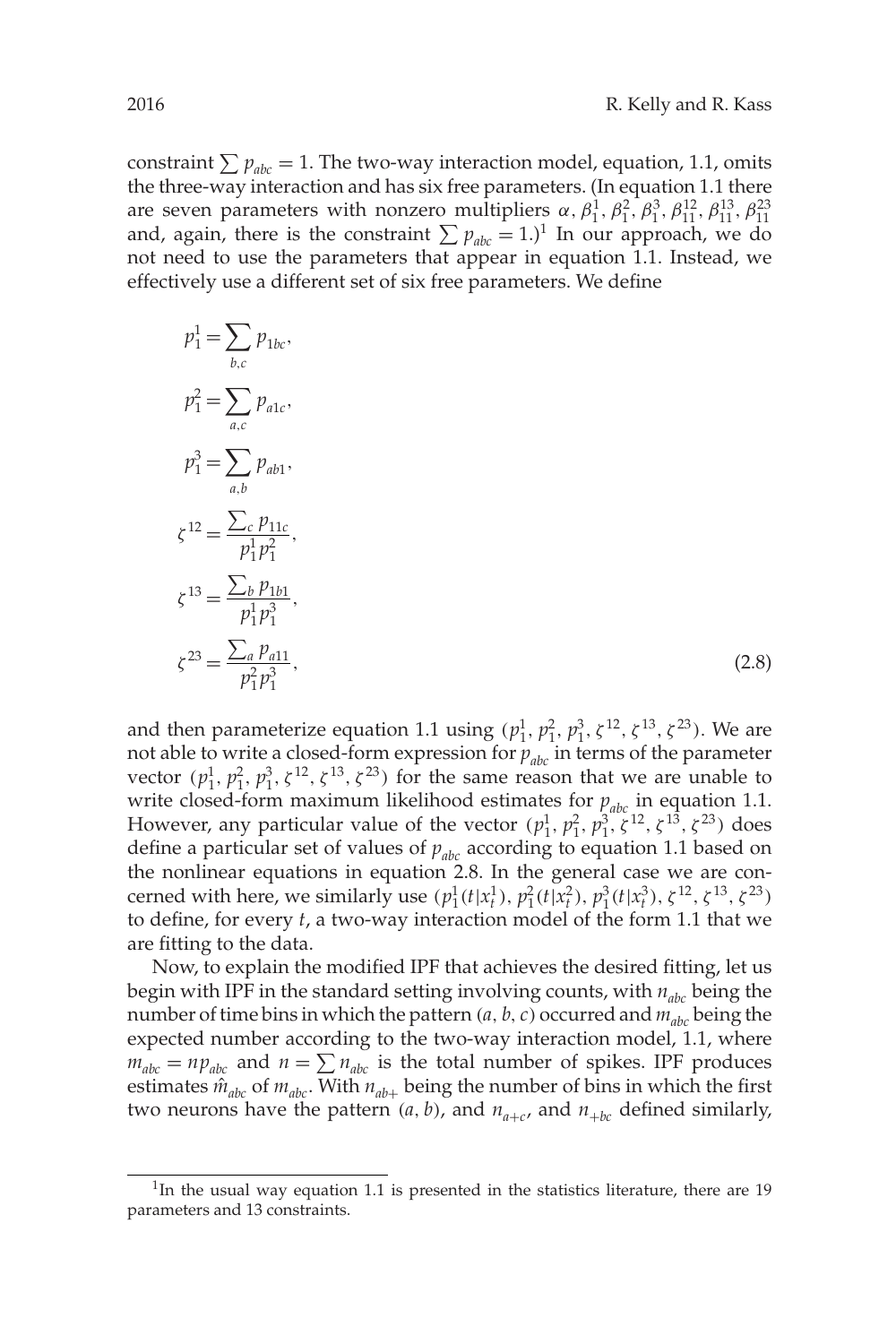the first cycle of the IPF algorithm, as in Agresti (2002), involves three steps:

$$
\hat{m}_{abc}^{(1)} = \hat{m}_{abc}^{(0)} \left( \frac{n_{ab+}}{\hat{m}_{ab+}^{(0)}} \right),
$$
  

$$
\hat{m}_{abc}^{(2)} = \hat{m}_{abc}^{(1)} \left( \frac{n_{a+c}}{\hat{m}_{a+c}^{(1)}} \right),
$$
  

$$
\hat{m}_{abc}^{(3)} = \hat{m}_{abc}^{(2)} \left( \frac{n_{+bc}}{\hat{m}_{+bc}^{(2)}} \right).
$$

Iterating these steps produces convergence to the maximum likelihood estimates under very general conditions (Haberman, 1974).

To fit our general time-varying and/or history-dependent and/or covariate-dependent two-way interaction model, we replace the counts in the standard IPF above with the probability estimates given by equation 2.2 and the expected values by the probabilities  $p_{abc}^{ijk}(t|x_t)$ . Here, IPF will produce a set of estimates  $\hat{p}_{abc}^{ijk}(t|x_t)$ , which we write as

$$
\hat{p}_{abc}^{ijk,2way}(t|x_t) = \hat{p}_{abc}^{ijk}(t|x_t).
$$

Let

$$
\hat{p}_{ab}^{ij}(t|x_t) = \sum_c \hat{p}_{abc}^{ijk}(t|x_t),
$$

and let  $\hat{p}_{ab}^{ik}(t|x_t)$  and  $\hat{p}_{ab}^{jk}(t|x_t)$  be defined analogously. Given values  $\hat{p}_{abc}^{ijk(g)}(t|x_t)$ at iteration  $g$ , we obtain the next three updates as

$$
\hat{p}_{abc}^{ijk(g+1)}(t|x_t) = \hat{p}_{abc}^{ijk(g)}(t|x_t) \left( \frac{\hat{p}_{ab}^{ij}(t|x_t)}{\hat{p}_{ab}^{ij(g)}(t|x_t)} \right),
$$
\n
$$
\hat{p}_{abc}^{ijk(g+2)}(t|x_t) = \hat{p}_{abc}^{ijk(g+1)}(t|x_t) \left( \frac{\hat{p}_{ac}^{ik}(t|x_t)}{\hat{p}_{ac}^{ik(g+1)}(t|x_t)} \right),
$$
\n
$$
\hat{p}_{abc}^{ijk(g+3)}(t|x_t) = \hat{p}_{abc}^{ijk(g+2)}(t|x_t) \left( \frac{\hat{p}_{bc}^{jk}(t|x_t)}{\hat{p}_{bc}^{jk(g+2)}(t|x_t)} \right).
$$
\n(2.9)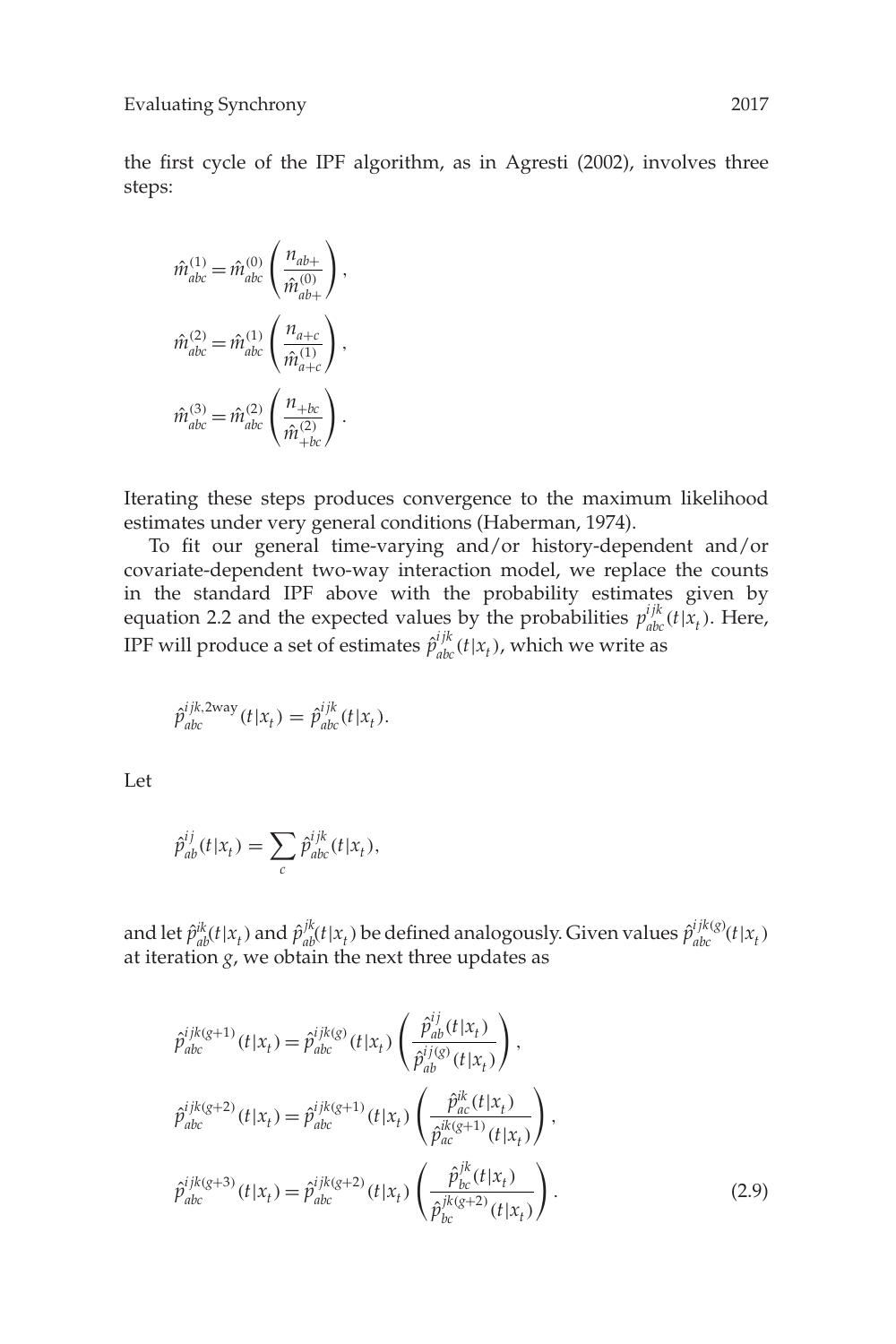For iteration *g*, the values of the form  $\hat{p}_{ab}^{ij(g)}(t|x_t)$  are obtained from

$$
\hat{p}_{ab}^{ij(g)}(t|x_t) = \sum_c \hat{p}_{abc}^{ijk(g)}(t|x_t).
$$

Because there are *T*/δ time values and *R* trials, equation 2.9 produces *RT*/δ sets of three equations—for example, for each of the data analyses in section 3, there were 24,000 sets of three equations, which were iterated to convergence. There are many ways to initialize the algorithm, including taking  $\hat{p}_{abc}^{ijk(0)}(t|x_t) = \frac{1}{8}$ . We have found in practice that the algorithm converges in only a few iterated sets of the three steps in equation 2.9. We summarize the fitting algorithm next.

## **Algorithm for Fitting the Generalized Two-Way Interaction Model**

- 1. For all *i* and all *t*, and for every trial, fit  $p_1^i(t|x_t^i)$  to get  $\hat{p}_1^i(t|x_t^i)$ .
- 2. For all *i*, *j*, use equation 2.6 to obtain  $\hat{\zeta}^{ij}$ .
- 3. Initialize; then iterate equation 2.9 to convergence.

The output of this algorithm is the complete set of  $T/\delta \times R \times 8$  estimated probabilities  $\hat{p}_{abc}^{ijk,2way}(t|x_t)$ .

When there are  $n > 3$  neurons we may apply the same method for fitting the two-way interaction model, thereby obtaining  $T/\delta \times R \times 2^n$  estimated probabilities. Clearly as *n* grows, it quickly becomes infeasible to compute a multiple of 2*<sup>n</sup>* quantities. We mention this again in section 5.

**2.5 Estimates and Confidence Intervals for Functions of Probabilities.** Once we have these fitted probabilities  $\hat{p}_{abc}^{ijk,2way}(t|x_t)$ , we may also estimate any quantity  $\phi$  that may be written as a function of them,

$$
\phi = \phi(\{p_{abc}^{ijk,2way}(t|x_t), \text{ for all } t, (a, b, c)\}),
$$

simply by plugging in the probability estimates:

$$
\hat{\phi} = \phi(\{\hat{p}_{abc}^{ijk,2way}(t|x_t), \text{ for all } t, (a, b, c)\}).
$$

We may then compute standard errors and confidence intervals using a parametric bootstrap as in the  $n = 2$  case, outlined following equation equation 2.6, using the probabilities  $\hat{p}_{abc}^{ijk,2way}(t|x_t)$  to generate the three-way pseudo-data spike trains.

One of the benefits of two-way models such as equation 1.1 is that the two-way interaction coefficients may be used to provide definitions of the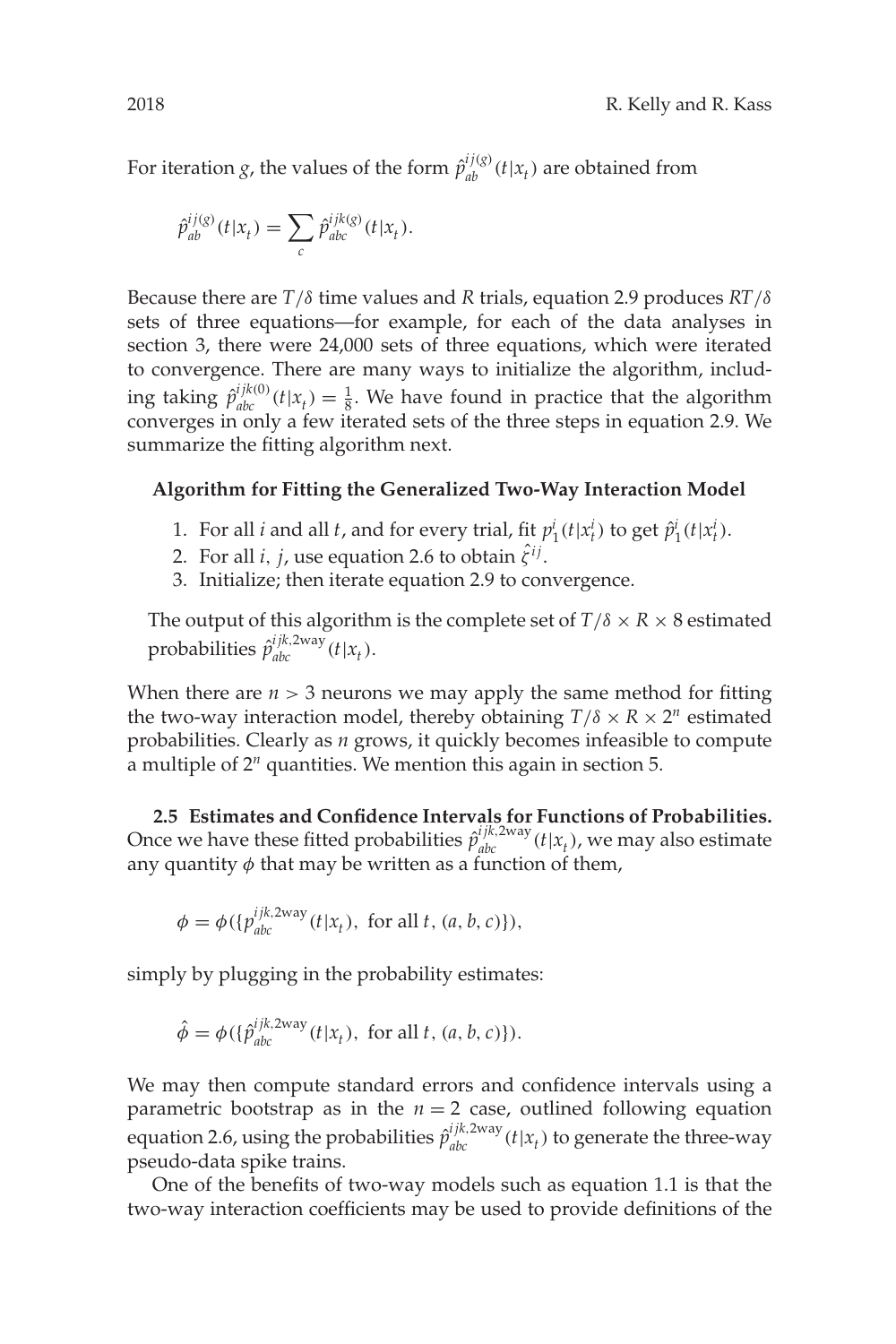specific functional connectivity between two neurons after taking account of a third neuron (Martignon et al., 2000). For this purpose, let us define

$$
p_{1+0}^{ijk}(t|x_t) = p_{110}^{ijk}(t|x_t) + p_{100}^{ijk}(t|x_t),
$$
\n(2.10)

and denote other marginal probabilities by analogous notations, then consider  $\phi = \zeta_{|k=\emptyset}^{ij}$  defined by

$$
p_{110}^{ijk,2\text{way}}(t|x_t) = p_{1+0}^{ijk,2\text{way}}(t|x_t) p_{+10}^{ijk,2\text{way}}(t|x_t) \zeta_{|k=\emptyset}^{ij},\tag{2.11}
$$

which we estimate with

$$
\hat{\zeta}_{|k=\emptyset}^{ij} = \frac{N_{|k=\emptyset}^{ij}}{\sum_{t} \hat{p}_{1+0}^{ijk,2\text{way}}(t|x_t)\hat{p}_{+10}^{ijk,2\text{way}}(t|x_t)},\tag{2.12}
$$

where  $N^{ij}_{|k=\emptyset}$  is the total number of  $(1, 1, 0)$  spike patterns. The estimator  $\hat{\zeta}^{ij}_{|\boldsymbol{k}=\emptyset}$  gives us a measure of the excess spiking activity of neurons *i* and *j* that is unrelated to the activity of neuron *k*. We do not mean to suggest that this particular measure has some special stature—others might be envisioned—but it is intuitive and easily computed within the framework we are describing here.

We may also define the excess three-way spiking and estimate it. For this purpose, let  $p_{111}^{ijk}(t|x_t)$  denote the three-way spiking probability under the general three-way model, which includes three-way interaction. We define ζ *ijk* by

$$
p_{111}^{ijk}(t|x_t) = p_{111}^{ijk,2way}(t|x_t)\zeta^{ijk}
$$
\n(2.13)

and estimate it with

$$
\hat{\zeta}^{ijk} = \frac{N^{ijk}}{\sum_{t} \hat{p}_{111}^{ijk,2way}(t|x_t)},
$$
\n(2.14)

where *Nijk* is the total number of triplet joint spikes for neurons *i*, *j*, *k*, and  $\hat{p}_{111}^{ijk,2way}(t|x_t)$  obtained from fitting the two-way interaction model. Formula 2.14 is analogous to formula 2.6 and may be derived by an analogous argument.<sup>2</sup> Once again, standard errors and confidence intervals may be

<sup>&</sup>lt;sup>2</sup>Formula 2.14 is asymptotically equivalent, as  $\delta \rightarrow 0$ , to equation 23 of Kass et al. (2011), but it may differ in practice and seems preferable because of the direct connection between equations 2.13 and 1.1.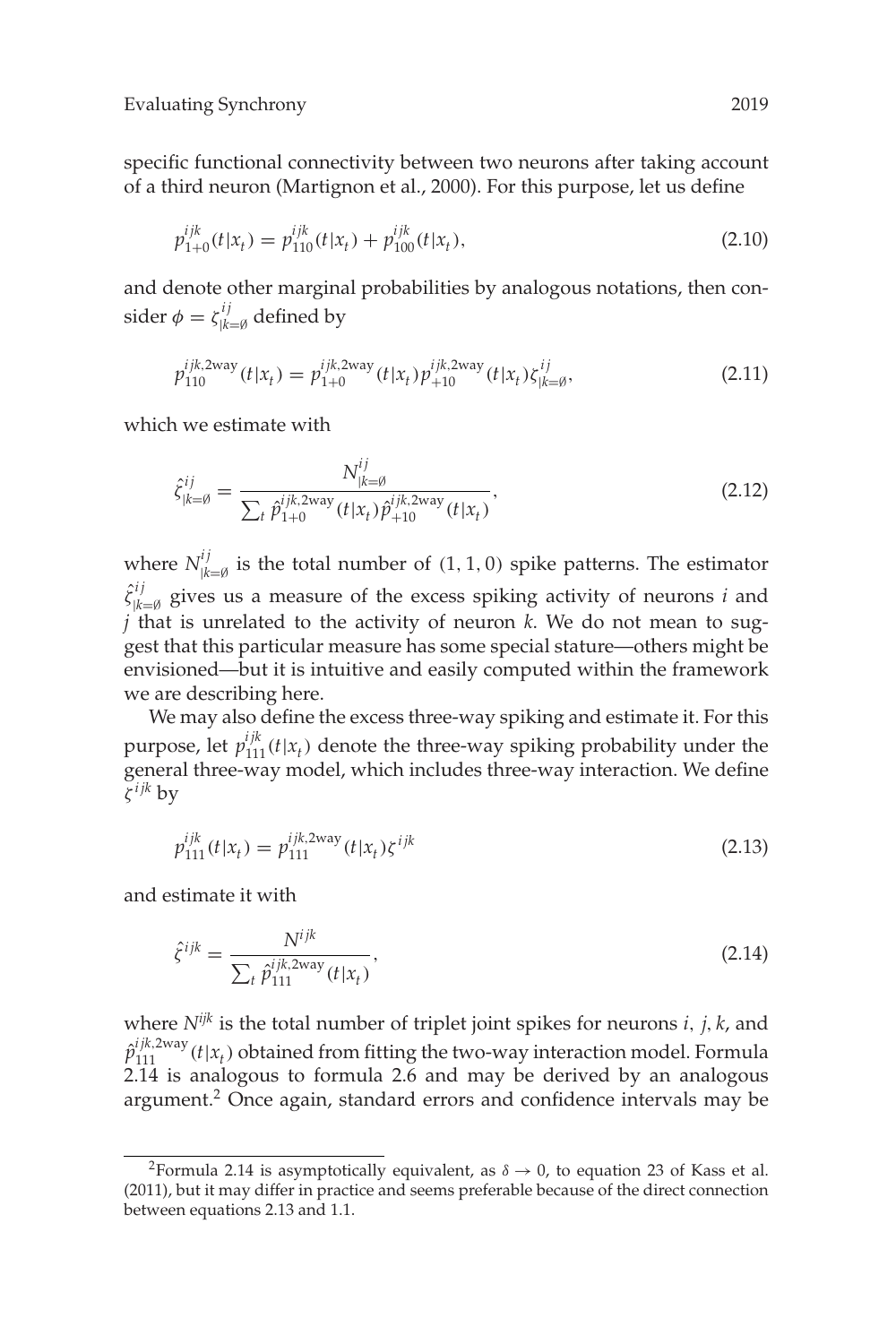obtained from the parametric bootstrap, but now the three-way interaction term is included in the model. Specifically, the spike trains are generated from the  $\hat{p}_{abc}^{ijk}(t|x_t)$  estimates obtained from using equation 2.14:

$$
\hat{p}_{111}^{ijk}(t|x_t) = \hat{p}_{111}^{ijk,2way}(t|x_t)\hat{\zeta}^{ijk},
$$
\n
$$
\hat{p}_{110}^{ijk}(t|x_t) = \hat{p}_{11}^{ij}(t|x_t) - \hat{p}_{111}^{ijk}(t|x_t),
$$
\n
$$
\hat{p}_{101}^{ijk}(t|x_t) = \hat{p}_{11}^{ik}(t|x_t) - \hat{p}_{111}^{ijk}(t|x_t),
$$
\n
$$
\hat{p}_{011}^{ijk}(t|x_t) = \hat{p}_{11}^{jk}(t|x_t) - \hat{p}_{111}^{ijk}(t|x_t),
$$
\n
$$
\hat{p}_{100}^{ijk}(t|x_t) = \hat{p}_1^{i}(t|x_t) - \hat{p}_{111}^{ijk}(t|x_t) - \hat{p}_{110}^{ijk}(t|x_t) - \hat{p}_{101}^{ijk}(t|x_t),
$$
\n
$$
\hat{p}_{010}^{ijk}(t|x_t) = \hat{p}_1^{j}(t|x_t) - \hat{p}_{111}^{ijk}(t|x_t) - \hat{p}_{110}^{ijk}(t|x_t) - \hat{p}_{011}^{ijk}(t|x_t),
$$
\n
$$
\hat{p}_{001}^{ijk}(t|x_t) = \hat{p}_1^{k}(t|x_t) - \hat{p}_{111}^{ijk}(t|x_t) - \hat{p}_{101}^{ijk}(t|x_t) - \hat{p}_{011}^{ijk}(t|x_t),
$$
\n
$$
\hat{p}_{000}^{ijk}(t|x_t) = 1 - \sum_{(a,b,c) \neq (0,0,0)} \hat{p}_{abc}^{ijk}(t|x_t).
$$
\n(2.15)

We illustrate by applying equations 2.12 and 2.14, together with bootstrap confidence intervals, in section 3.

**2.6 Hypothesis Tests.** When  $n = 2$ , the null hypothesis concerning  $\zeta^{ij}$ in equation 2.1 is that of independence,  $H_0$ :  $\zeta^{ij} = 1$ . To test  $H_0$ , we may use a parametric bootstrap, with spike trains generated by the fitted independence model,

$$
\hat{p}_{ab}^{ij|\xi=1}(t|x_t) = \hat{p}_a^i(t|x_t^i)\hat{p}_b^j(t|x_t^j),\tag{2.16}
$$

which simply requires that we generate the neuron *i* and neuron *j* spike trains independently using  $\hat{p}_1^i(t|x_t^i)$  and  $\hat{p}_1^j(t|x_t^j)$ . There are several choices for the test statistic. Let us suppose we use  $N^{ij}$ , and let  $N^{ij}_{obs}$  denote the value computed from the data. We generate bootstrap pseudo-data, with the same number of trials as the real data, based on  $\hat{p}_1^i(t|x_t^i)$  and  $\hat{p}_1^j(t|x_t^j)$ , and repeat this procedure *G* times (e.g., we might take  $G = 10,000$ ). We let  $g = 1, \ldots, G$ label the pseudo-data, and for set *g* of pseudo-data we compute *Nij* and label its value  $N^{ij(g)}$ . The bootstrap *p*-value is then

$$
p = \frac{\text{number of values } g \text{ such that } N^{ij(g)} \ge N_{obs}^{ij}}{G}.
$$
 (2.17)

This *p*-value satisfies the usual properties of the parametric bootstrap, that is, it furnishes approximately the correct probability of rejecting  $H_0$  under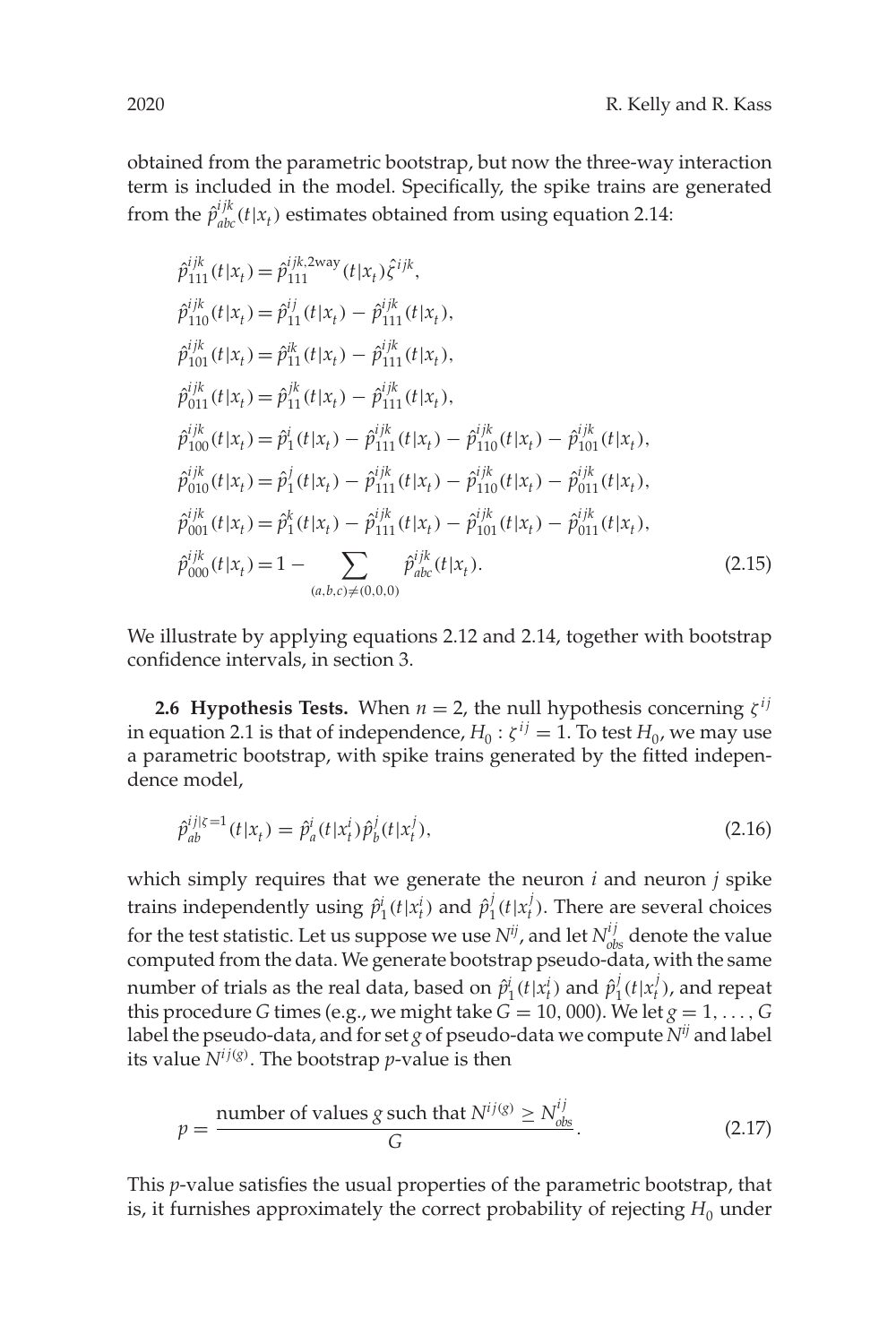the assumed null model. In practice, if the numerator is 0, we do not report  $p = 0$  but rather say  $p < 1/G$ . Some authors prefer to add 1 to both the numerator and denominator of equation 2.17.

When  $n = 3$ , to test whether the two-way interaction model is adequate to explain all the three-way spikes, we take the general two-way interaction model as  $H_0$ . We may then use a parametric bootstrap by generating pseudodata spike trains according to the probabilities  $\hat{p}_{abc}^{ijk,2way}(t|x_t)$  of section 2.4 and can use the total number of three-way spikes *Nijk* as the test statistic. If we again label the sets of pseudo-data with  $g = 1, \ldots, G$  and the data-based value of  $N^{ijk}$  with  $N^{ijk}_{obs}$ , we obtain the *p*-value by replacing the numerator in equation 2.17 with the number of values of *g* such that  $N^{ijk(g)} \ge N^{ijk}_{obs}$ .

When  $n > 3$ , we may apply the bootstrap test not only to the triplet spikes from all combinations of three neurons using *Nijk*, but also the quadruplet spikes from all combinations of four neurons using *Nijkl*, and so forth, in principle up to  $N^{ijk\cdots n}$ .

The *p*-value in equation 2.17 is one-sided in the sense that only excess joint spiking is being assessed. To check for either excess joint spiking or diminished joint spiking, we could instead use  $\hat{\zeta}^{ij}$  as the test statistic. Then, with  $\hat{\zeta}^{ij(g)}$  being the value computed from set *g* of the pseudo-data and  $\hat{\zeta}_{obs}^{ij}$ being the value computed from the real data, we would define

$$
p = \frac{\text{number of values } g \text{ such that } |\log \hat{\zeta}^{ij(g)}| \ge |\log \hat{\zeta}_{obs}^{ij}|}{G}
$$
 (2.18)

as a *p*-value for the two-sided test. When  $\hat{\zeta}_{obs}^{ij} > 1$ , equation 2.18 finds the proportion of sets of pseudo-data for which either  $\hat{\zeta}^{ij(g)} \geq \hat{\zeta}_{obs}^{ij}$  or  $1/\hat{\zeta}^{ij(g)} \leq$  $1/\hat{\zeta}_{obs}^{ij}$ . Higher-order tests may be modified similarly.

**2.7 Motivation from Hierarchical Sparsity.** Central to the strategy in sections 2.1 to 2.5 is the idea that we may perform fitting hierarchically using the three steps articulated in section 1.1 and realized in the algorithm of section 2.5. The main justification for this procedure is based on the rate at which pairwise and multiway spikes occur.

For small bin width  $\delta$  (e.g.,  $\delta = 0.005$  seconds), each firing probability  $p_1^i(t|x_t)$ , is also small and, as  $\delta \to 0$  we have

$$
p_1^i(t|x_t) = O(\delta). \tag{2.19}
$$

According to equation 2.1, we then have

$$
p_{11}^{ij}(t|x_t) = O(\delta^2). \tag{2.20}
$$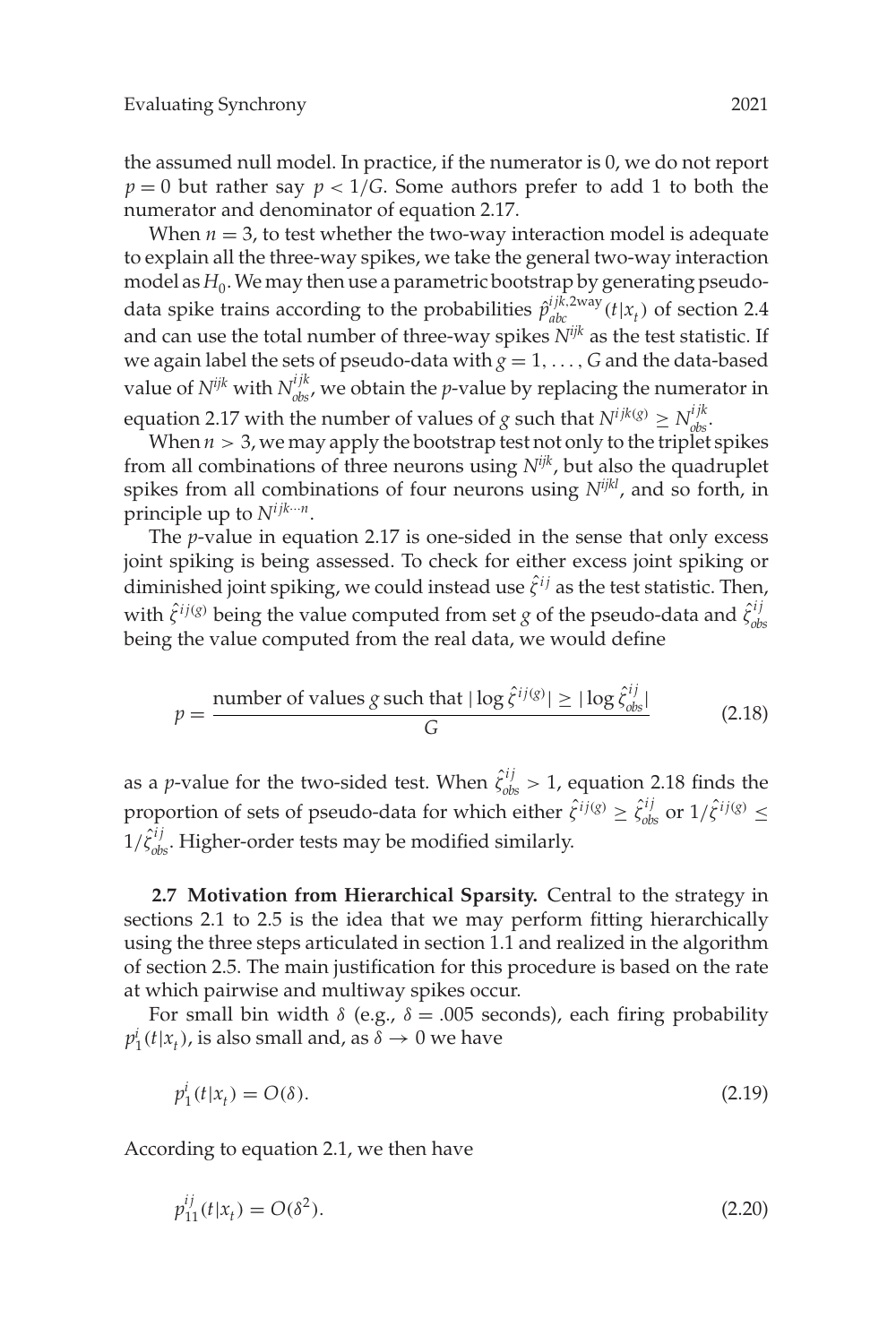Equations 2.19 and 2.20, together with higher-order counterparts such as

$$
p_{111}^{ijk}(t|x_t) = O(\delta^3),
$$

provide a formal expression of hierarchical sparsity. Kass et al. (2011) applied hierarchical sparsity in deriving point-process representations that approximate discrete-time models, analogous to equation 1.2. We use the idea here to motivate our hierarchical fitting procedure. Under hierarchical sparsity, there is likely to be good information (many spikes) available to estimate one-way probabilities, but as we move up the hierarchy of interactions, the information degrades: there are many fewer two-way spikes, and then even fewer three-way spikes, and so on. Although we do not offer a more precise theoretical statement, it is apparent that under hierarchical sparsity, the hierarchical fitting procedure should produce estimates of the multiway probabilities that capture well the available information in the data.

#### **3 Data Analysis**

We illustrate the approach by analyzing two sets of three neurons recorded from primary visual cortex, as described in Kelly, Smith, Kass, and Lee (2010b) and Kass et al. (2011). In each case, the neural responses were recorded from an anesthetized monkey while sinusoidal gratings were moved across the visual field. The data in Figures 2 and 3 correspond to 1 second of the recordings, and there are 120 repeated trials. Both figures display raster plots from three cells, with dark circles superimposed to indicate triplet firing within 5 ms time bins. The three cells chosen for Figure 2 are different from the three chosen for Figure 3, except that cell three in Figure 2 is the same as cell 2 in Figure 3. In Figure 2, there are 11 such triplets in total, across the 120 trials, while in Figure 3, there are 12 triplets. To implement step 1 of the fitting procedure, in which we fit time-varying individual-neuron firing rate functions (see section 2.1), we used a gaussian filter with bandwidth  $\sigma = 75$  ms to smooth each PSTH, as shown at the bottom of panels A, B, and C in Figures 2 and 3. Results were not sensitive to choice of bandwidth. In related analyses, we used spline fits, including BARS, but chose gaussian filters here for speed of implementation, which was important for the simulation study reported in section 4. Panel D in each figure shows the bootstrap distribution of the number of triplets obtained under the null model using  $\hat{p}_{abc}^{ijk,2way}(t|x_t)$ , as described in section 2.6. (We used  $G = 500$  bootstrap samples.) For the neurons corresponding to Figure 2,  $N_{obs}^{123} = 11$  is in the extreme tail of the bootstrap distribution and, applying equation 2.17, the test has a significant *p*-value with  $p = .002$ . On the other hand, for the neurons corresponding to Figure 3,  $N_{obs}^{123} = 12$  is in middle of the bootstrap distribution, and the test is not significant ( $p = .52$ ).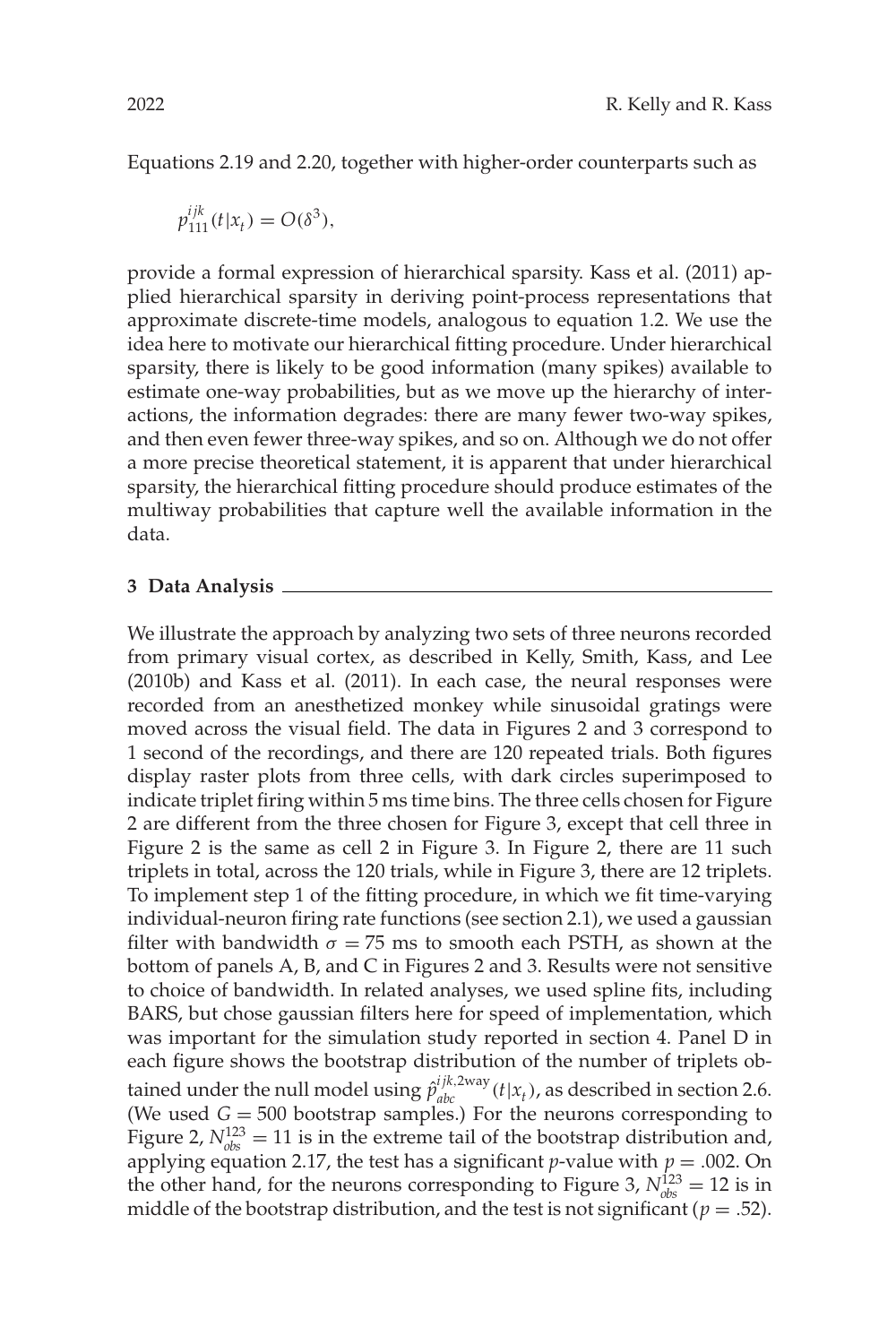

Figure 2: (A–C) Raster plots, with PSTHs shown below, for three neurons recorded simultaneously from primary visual cortex. Dark circles indicate threeway synchronous spikes. (D) Histogram of bootstrap values *Nijk*(*g*) . The value  $N_{obs}^{ijk} = 11$  is in the tail of this distribution.

For the neurons in Figure 2, applying equation 2.14 and then bootstrapping based on eqaution 2.15, we obtained the estimate of  $\zeta^{123}$  is  $\hat{\zeta}^{123} = 2.9$ with approximate 95% confidence interval (1.7,4.3). We also computed estimates and confidence intervals for each  $\zeta_{|k=\emptyset}^{ij}$  using equation 2.12 and then again bootstrapping based on equation 2.15.<sup>3</sup> We obtained

$$
\hat{\zeta}_{|3=\emptyset}^{12} = .68 \ (.31, 1.1),
$$
  

$$
\hat{\zeta}_{|1=\emptyset}^{23} = 1.0 \ (.81, 1.3),
$$
  

$$
\hat{\zeta}_{|3=\emptyset}^{12} = 1.0 \ (.86, 1.2).
$$

Thus, interestingly, the estimates were all statistically indistinguishable from the null value of 1. This indicates that once the three-way interactions are considered, there are no longer any significant two-way effects. We suspect the excess three-way spiking among these neurons is due to the

<sup>&</sup>lt;sup>3</sup>We used equation 2.15 rather than the two-way model because the test of  $H_0: \zeta^{123} = 1$ was significant.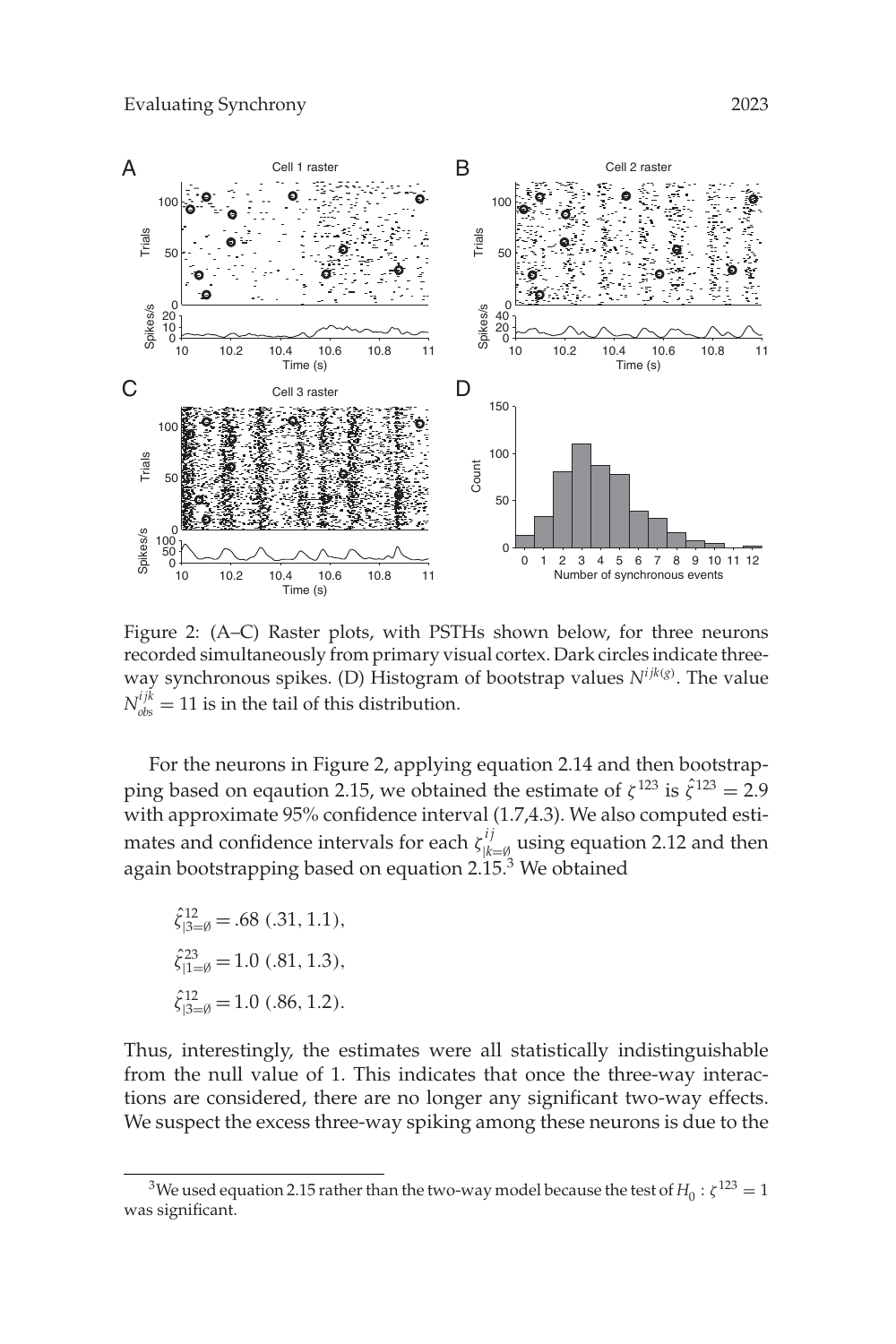

Figure 3: (A–D) Same as Figure 2, except the data are from three different neurons. In this case the value  $N_{obs}^{ijk} = 12$  is in the middle of the bootstrap histogram in panel D.

slow-wave activity discussed by Kelly et al. (2010b) and Kass et al. (2011). For the neurons in Figure 3, all the corresponding estimated effects and confidence intervals were consistent with null values of 1.

The results given above did not include individual-neuron history terms. When we included history, based on spike count in the preceding 100 milliseconds, the three-way hypothesis test results were essentially unchanged: individual-neuron history effects apparently picked up network activity so that pairwise interactions became nonsignificant, but the three-way interaction for the neurons in Figure 2 remained highly significant. (This was not sensitive to the width of history window.)

A related example of the approach presented here, focusing on two-way interaction, was given in Kass et al. (2011). Two alternative pairs of neurons were analyzed, with and without covariates  $x_t^i$  that had two components: the spike count for neuron *i* in the previous 100 ms and the total spike count among all neurons  $k \neq i$ , *j* in the previous 100 ms. Thus,  $x_t^i$  represents the recent network history, including that of neuron *i* itself but not including that of neuron *j*. We summarize the results in terms of  $E_x = 1/\hat{\zeta}_x^{ij}$ , as in equation 2.7, the proportion of synchronous spikes explained by covariates *x* in Table 1. In the table, we have written  $\approx$ 1 to indicate that the bootstrap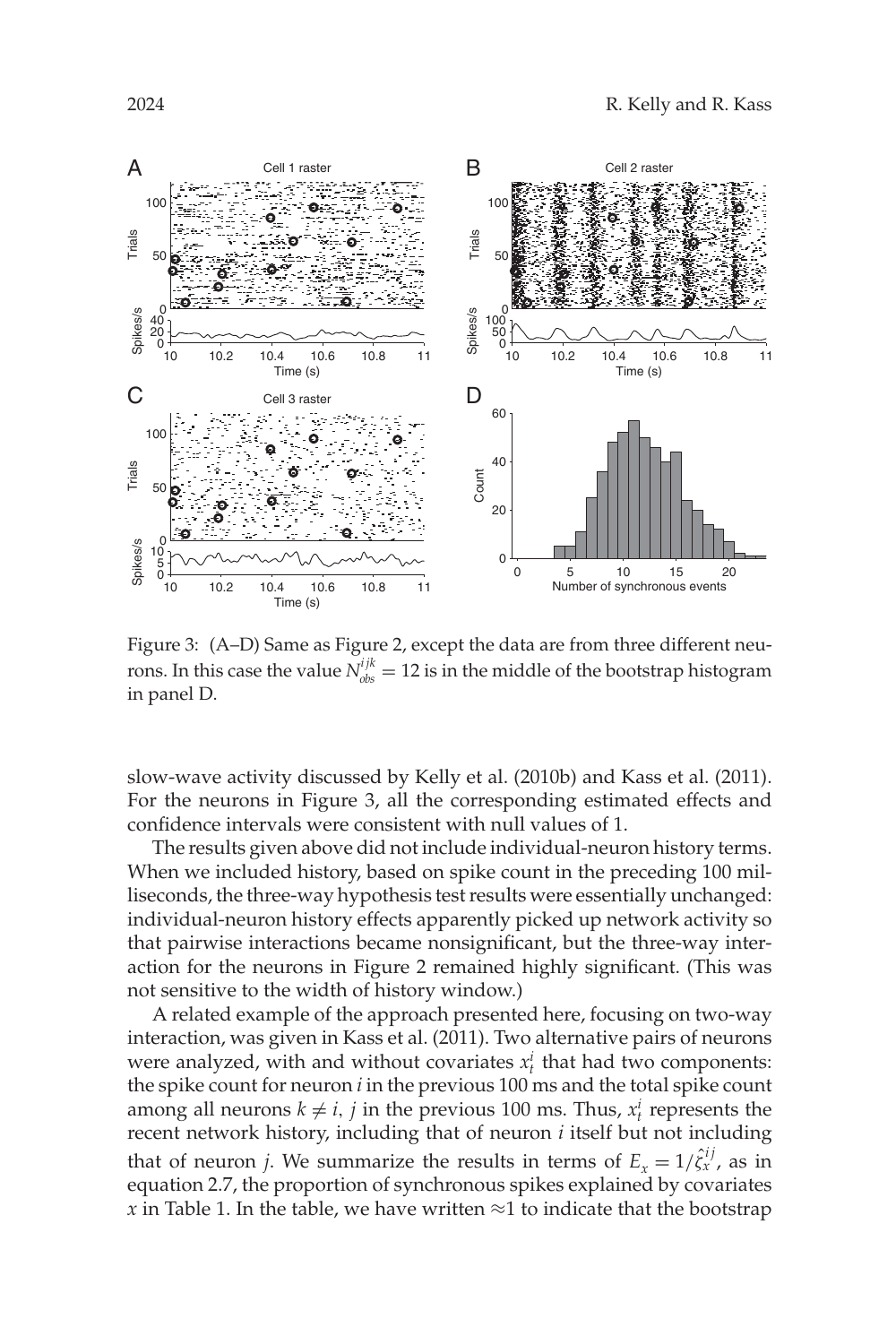| Covariate x              | Pair 1      | Pair 2 |
|--------------------------|-------------|--------|
| Average firing rate      | .52         | .40    |
| Time-varying firing rate | .50         | 42     |
| Network history          | $\approx$ 1 | 48     |

Table 1: Proportion  $E_r$  of Synchronous Spikes Explained by *x*.

test of  $H_0$ :  $\zeta^{ij} = 1$  was not rejected for pair 1 when the network history covariates were included. The bootstrap 95% confidence intervals for  $\zeta^{ij}$ were pair 1: (.79,1.4) and pair 2: (1.4,3.6). The main findings are, first, for both pairs, there is highly significant synchronous activity beyond that due to firing rate ( $p \approx .001$  for pair 1,  $p < .0001$  for pair 2) with only about 50% and 40% of the synchronous spikes explained by firing rate for the two pairs.4 Second, for pair 1, network activity appears to explain synchronous spiking, but for pair 2 it does not ( $p = .0002$  from the bootstrap test of  $H_0$ ). Indeed, from the pair 2 values of  $E_y$ , the network activity explains only a very small additional proportion of spikes beyond the time-varying firing rate. For pair 2, there is excess synchronous spiking that presumably is associated with the stimulus.

For these two pairs of neurons, we have also examined whether there is evidence of time-varying synchrony. The interesting case would be timevarying synchrony within a particular stimulus epoch. We considered the 300 ms corresponding to each stimulus and decomposed these into the first 100 ms and the latter 200 ms, then used equation 2.6 within each of these time intervals and computed confidence intervals for both the early part of the time interval and the later part of the time interval. In every case, these two confidence intervals strongly overlapped, indicating no evidence in favor of time-varying synchrony. This may have been due to the relatively small number of synchronous spikes available within these 300 ms stimulus conditions across the 120 trials.

#### **4 The Power of Tests for Three-Way Interaction**

We next investigate the amount of data needed to reliably detect three-way interaction. We chose four data-generating scenarios. For the first two, we used a model representing individual-neuron contributions together with

<sup>&</sup>lt;sup>4</sup>The values of  $E<sub>x</sub>$  are similar for the overall time-averaged firing rate (a constant firing rate) and for the time-varying firing rate; this depends on the "signal correlation," that is, the overlap of the PSTHs, with the latter typically being bigger than the former when there is substantially shared time-varying response to the stimulus and, thus, relatively large signal correlation.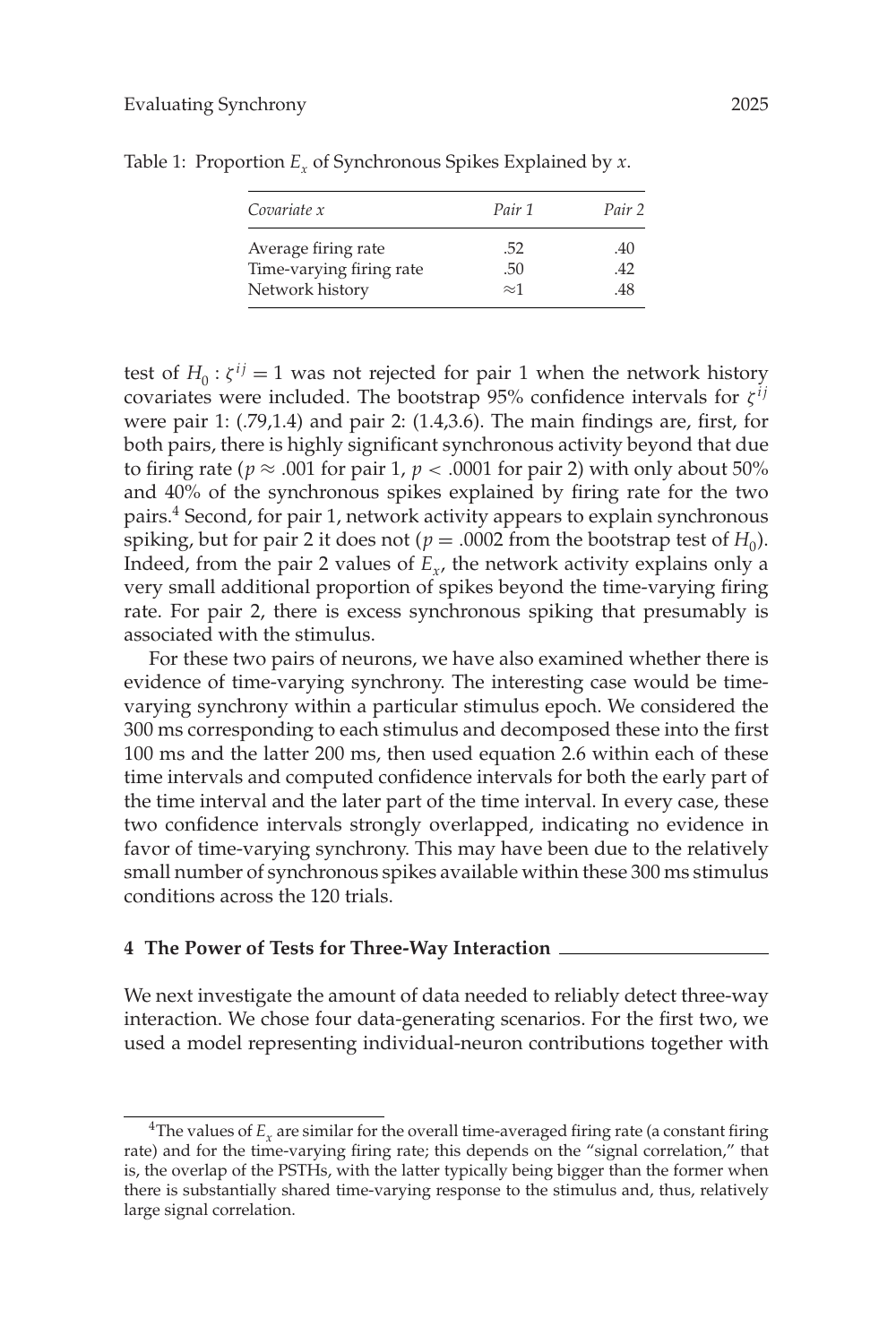three-way interaction,

$$
\log p_{abc}^{ijk}(t|x_t) = \alpha(t|x_t) + a\beta_a^1(t|x_t) + b\beta_b^2(t|x_t) + c\beta_c^3(t|x_t) + abc\beta_{abc}^{123}(t|x_t),
$$
\n(4.1)

while for the latter two, we used a model representing two-way interaction together with three-way interaction:

$$
\log p_{abc}^{ijk}(t|x_t) = \alpha(t|x_t) + a\beta_a^1(t|x_t)b\beta_b^2(t|x_t) + c\beta_c^3(t|x_t) + ab\beta_{ab}^{12}(t|x_t) + ac\beta_{ac}^{13}(t|x_t) + bc\beta_{bc}^{23}(t|x_t) + abc\beta_{abc}^{123}(t|x_t).
$$
\n(4.2)

For each model, we simulated spike trains across 1 s, using bin width  $\delta =$ .005 (5 ms), with individual-neuron firing rates adjusted to be either 5 Hz or 10 Hz. In equation 4.2, we then adjusted the coefficients  $\beta^{ij}$  so that the two-way excess firing would be  $\zeta^{ij} = 2$ . The combination of the two models with the two firing rates constituted our four scenarios. For each scenario, we chose a grid of values of excess three-way synchrony  $\zeta^{123}$  given by equation 2.13 and a grid of values *R* for the number of trials. For each combination of  $\zeta^{123}$  and *R*, we computed the probability of rejecting  $H_0$ after fixing the rejection cutoff so that the probability of rejection under  $H_0$ (the α-level) was .05, as is customary. The results are shown in Figure 4, with black lines indicating the combinations of  $\zeta^{123}$  and *R* that produce the customary minimally acceptable power values of .8. The figure is based on 1000 replications of each simulation. Specifically, for each  $\zeta^{123}$  and *R*, the figure displays smoothed proportions, out of 1000, of the replications that rejected  $H_0$ .

The plots in Figure 4 indicate that in order to have a substantial probability of detecting three-way interaction, one needs either a large value of  $\zeta^{123}$  or a large number of trials *R*, or both. For example, when there are, on average, twice as many triplets as would occur under  $H_0$  ( $\zeta^{123}$  = 2), in order to reject  $H_0$  with power .8 in the 5 Hz scenario of panel A, one would need more than 700 trials (of 1 s duration). For values of  $\zeta^{123}$  clearly below 2, which could be realistic, it becomes extremely difficult to reliably reject *H*<sub>0</sub>. More than 1000 trials would be needed, and the extrapolation of the power curves indicates the number grows quickly as  $\zeta^{123}$  decreases. When the number of three-way spikes is larger, the situation is more favorable. When the firing rates are higher for the 10 Hz scenario of panel B, even there one needs about 150 trials to reliably reject  $H_0$  when  $\zeta^{123} = 2$ . Panels C and D show the same two firing rates but with injected pairwise correlation. The pairwise correlation effectively increases the number of three-way spikes, and thus the power is larger when pairwise correlation is present. For the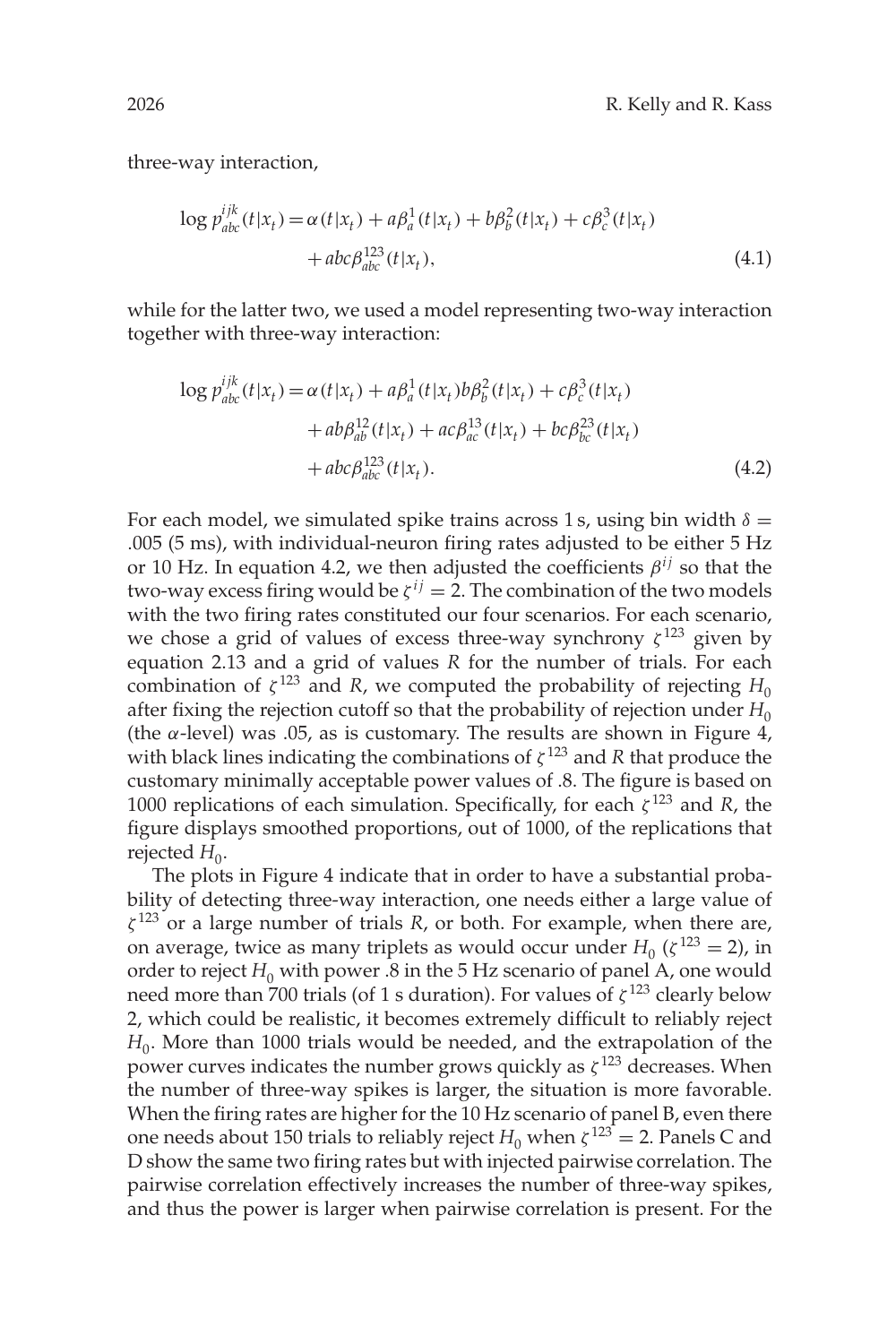

Figure 4: Power analysis for detecting three-way interaction. Results for four scenarios are given in the four plots. Model 4.1 was used for panels A and B, while model 4.2 was used for panels C and D. For panels A and C, the individual-neuron firing rates were set to 5 Hz, and for panels B and D, they were set to 10 Hz. The pairwise synchrony coefficient for panels C and D is 2. In each panel, the *x*-axis is the value of the excess three-way firing rate  $\zeta^{123}$ , for example,  $\zeta^{123} = 2$  indicates twice as many triplet spikes as would be observed under the null model. The *y*-axis is the number of trials *R*. The bold lines indicate the values of  $\zeta^{123}$  and *R* for which the power was .8.

scenario in panel C, 200 trials are need to reliably reject  $H_0$ , and in the most favorable situation of panel D, 75 trials are needed.

### **5 Discussion**

Our main purpose has been to generalize statistical assessment of synchrony based on log-linear modeling (using maximum entropy models) so that it can accommodate time-varying firing rates or non-Poisson history effects or time-varying covariates. We have presented methodological details to supplement the theoretical treatment of Kass et al. (2011), which served to provide a point-process foundation for discrete-time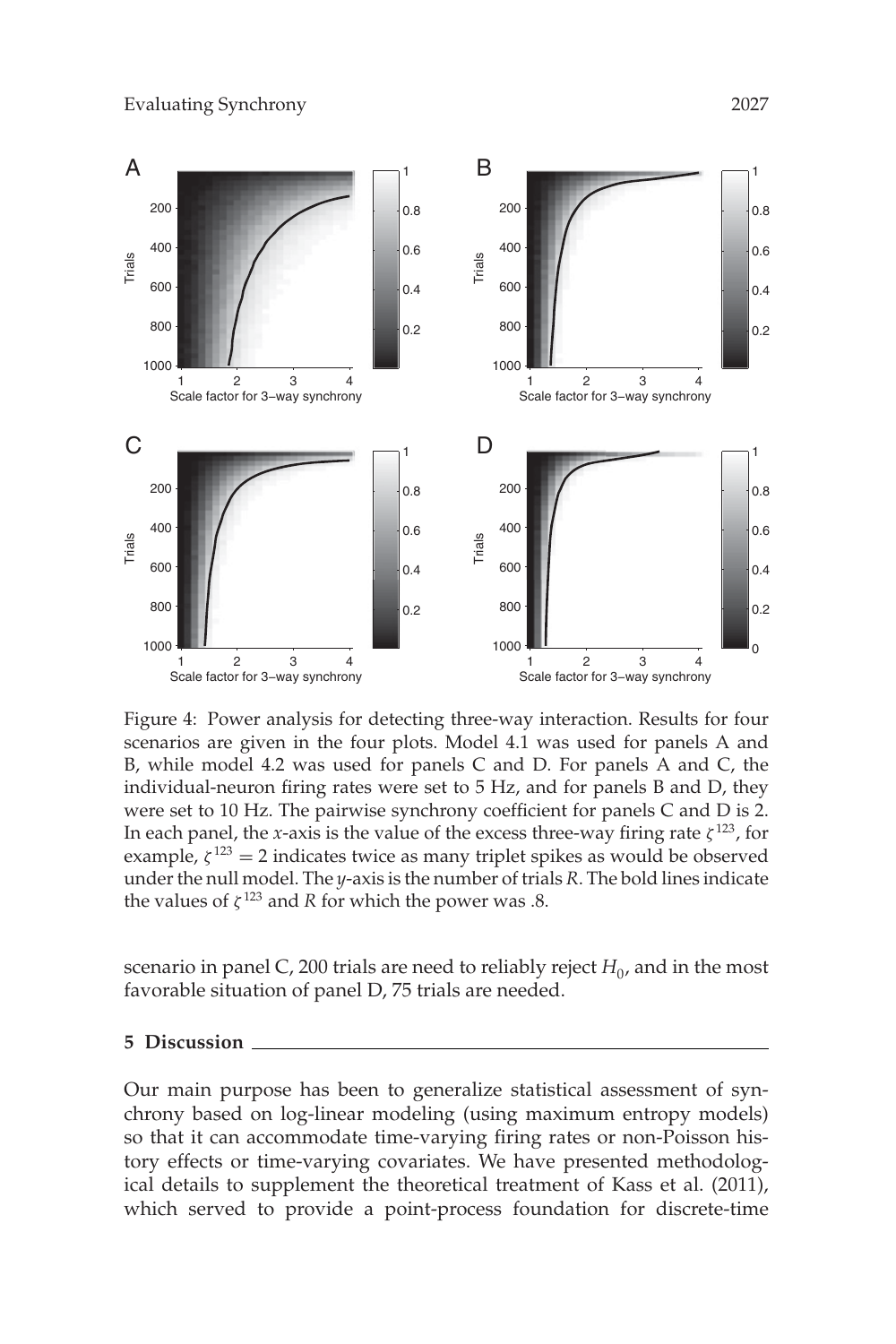modeling. The hierarchical approach described here is sufficiently simple that the generalized two-way model, together with multiway estimates and hypothesis tests, can be implemented relatively easily and effectively. We have produced Matlab code that may be accessed at http://www.cnbc .cmu.edu/∼rkelly/code/synchrony. The code includes inputs for userdefined history and covariate effects.

The chief theoretical novelty in our approach is to recognize the strong heuristic of hierarchical sparsity, as articulated in section 2.7: if multiway spikes are relatively rare compared to individual-neuron spikes, then it should be useful to conceptualize excess spiking as involving multiway gain factors and to combine these with individual-neuron firing probabilities described by point-process regression models. The strategy adopted here is different from other statistical treatments of multiple binary time series, such as in Liang and Zeger (1989), which are not aimed at point processes and do not consider the special circumstance, and opportunity, presented by hierarchical sparsity; they would be considerably more cumbersome in this setting. On the other hand, hierarchical sparsity is not universally valid. It may happen that population-level activity produces substantial bursts of multiway spiking, as illustrated in panel C of Figure 5. The data in this figure come from the same experiment as the data used in section 3. Our approach assumes the individual-neuron conditional intensity functions account for this kind of shared activity. If conditional intensity functions failed to include appropriate covariates to identify population activity, then multiway spiking might no longer be rare compared with individual-neuron spiking and hierarchical sparsity might no longer be applicable. Also, network activity such as that in Figure 5 would be an example source of trial-to-trial variation; in our approach, all important sources of trial-to-trial variation must be included by defining suitable covariates. It would be interesting to consider incorporating into the framework described here latent variables to accommodate network bursting (Chen, Vijayan, Barbieri, Wilson, & Brown, 2009; Tokdar, Xi, Kelly, & Kass, 2010; Wu, Kulkarni, Hatsopoulos, & Paninski, 2009), but that is a topic for future research. Kass et al. (2011) used a covariate based on population spike counts in point-process regression models to analyze synchrony, following the approach specified in greater detail here.

The usual parameters in equation 1.1 have some statistical virtues, as do the orthogonalized parameters discussed by Amari (2009). We have worked with a different parameterization, given in equation 2.8, with the  $\zeta^{ij}$  chosen due to interpretability as a gain factor for increased synchronous firing rate. This also led to our suggestion of  $\zeta_{|k=\emptyset}^{ij}$  in equation 2.11 as a measure of functional connectivity of neurons *i* and *j* in the presence of neuron *k*. One could instead introduce a generalized version of the usual parameters  $\beta_{11}^{ij}$ in equation 1.1 to account for time-varying firing rates, for example. In the context of synchrony investigation, we find  $\zeta_{|k=\emptyset}^{ij}$  more directly interpretable, but this is a matter of taste and convenience.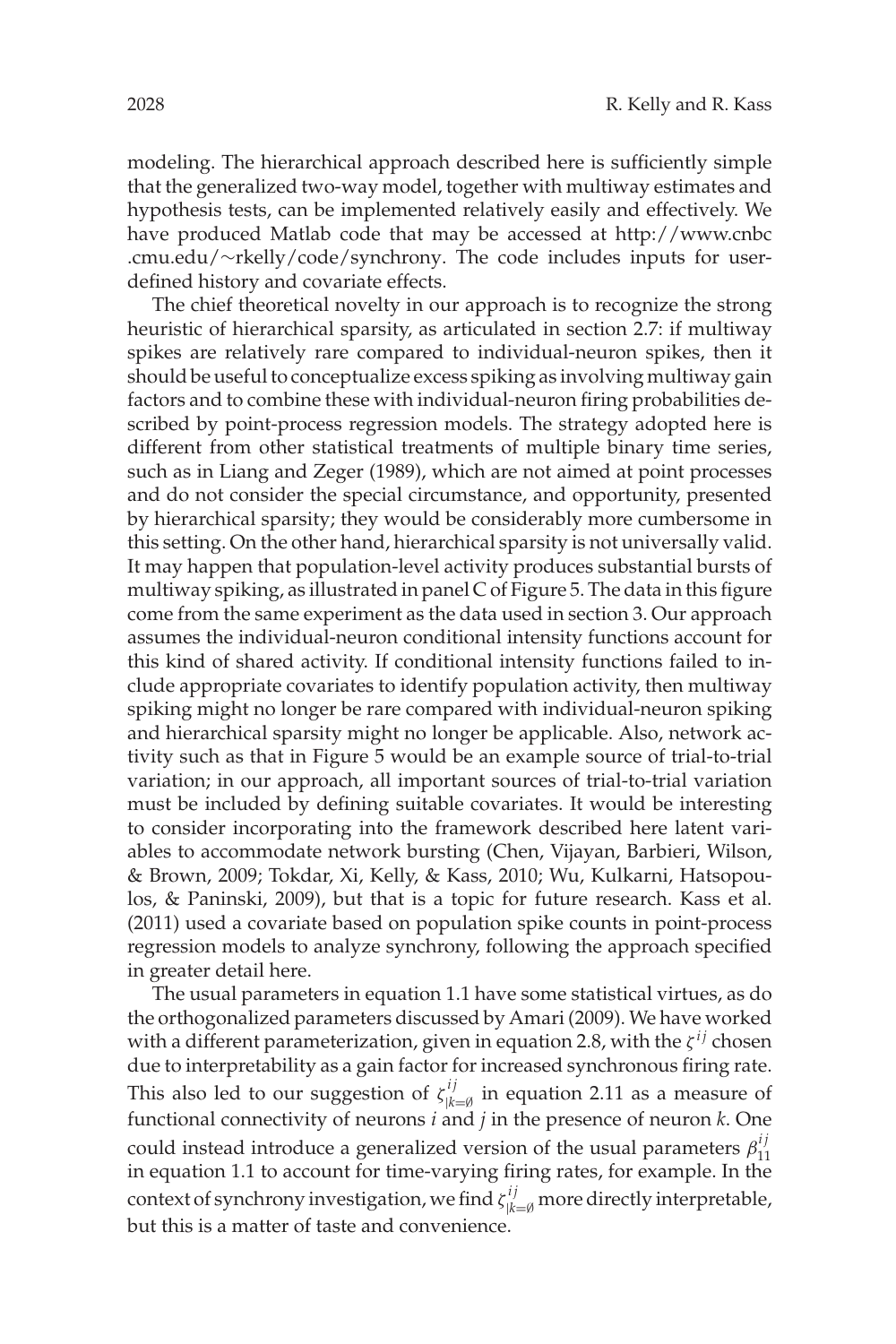

Figure 5: Neural spike train raster plots for repeated presentations of a drifting sine wave grating stimulus (from Kass et al., 2011). Recordings were made in V1. (A) Single-cell responses to 120 repeats of multiple sinusoidal grating stimuli. At the top is a raster corresponding to the spike times, and below is a peristimulus time histogram for the same data. (B) Same as panel A, for a different cell. (C) Population responses to the same stimulus, for five repeats. Each block, corresponding to a single trial, is the population raster for  $n = 125$ units. On each trial, there are several dark bands, which constitute bursts of network activity.

We also conducted a power study, the main conclusion of which is that large numbers of trials are likely needed in order to detect realistic multiway spiking above that determined by two-way interactions. In the most favorable case we examined, where cells fire at 10 Hz, approximately 75 1 s trials are needed to reliably detect excess three-way spiking that produces double the number of spikes expected under the two-way model (and this assumed that diminished three-way spiking is not of interest so that a one-sided test could be used; a two-sided test would require considerably more data). When there are lower firing rates, or less dramatic excess firing, the ability to reliably detect excess three-way spiking deteriorates, and very long recording sessions will be needed. With the code we have made available, additional scenarios may be investigated so that the power of new experiments to find excess three-way synchrony could be considered carefully.

We have assumed that excess multiway spiking is constant in time. At least in the case of two-way spiking, there will be opportunities to examine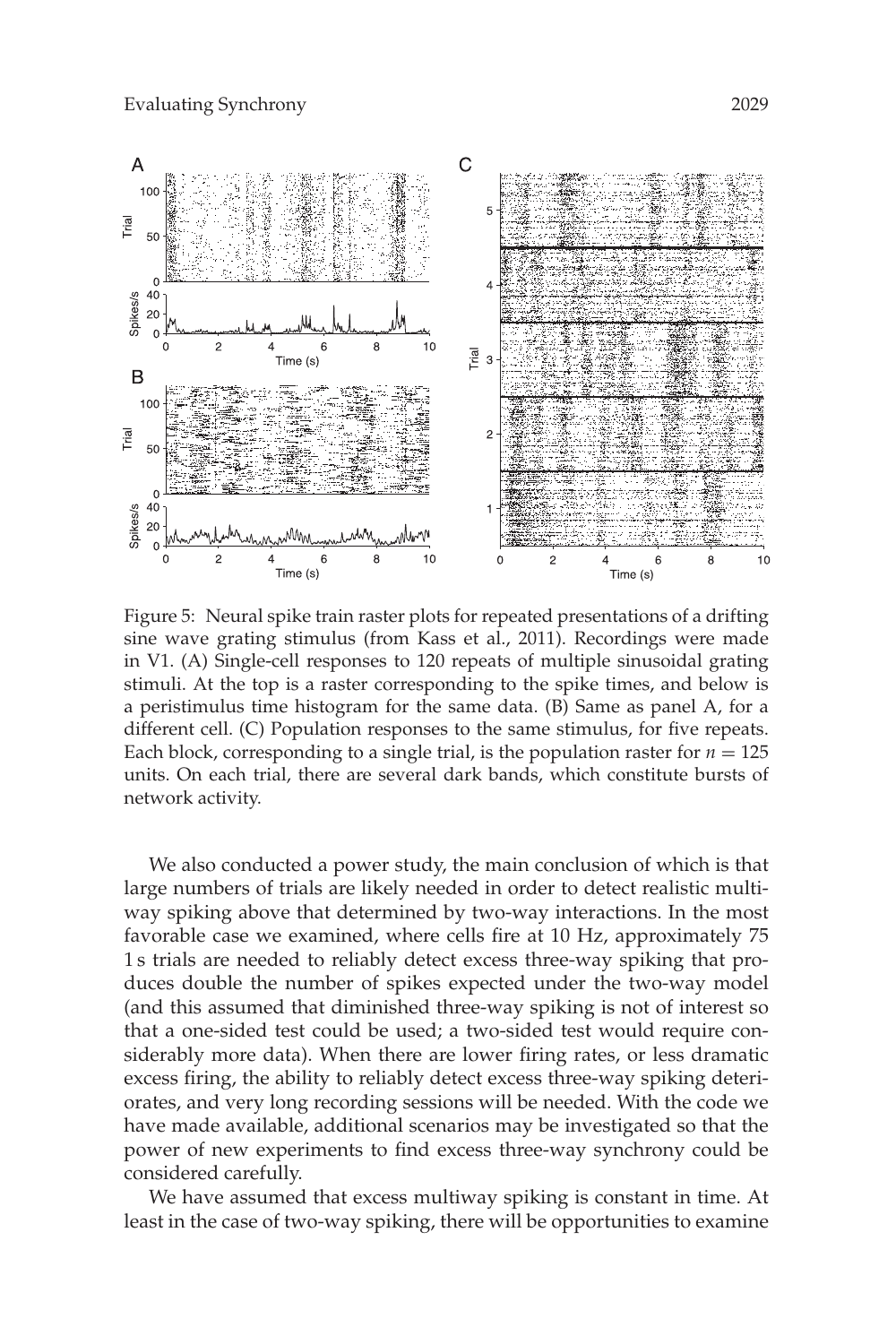stimulus-related time-locked increases in synchrony, with modest amounts of data, which could have important physiological relevance (Riehle, Grün, Diesmann, & Aertsen, 1997). In our framework, this would require estimating  $\zeta^{ij}(t)$  in equation 1.3, and an illustration of such an estimate was given by Ventura et al. (2005b) based on low-order spline fitting. An alternative would be to apply formula 2.6 repeatedly across distinct time intervals, and a continuous-time estimate could also be obtained by windowing or smoothing the numerator and denominator of equation 2.6, analogous to what was done in Kass et al. (2003). From our power results in section 4, however, we would expect time-varying multiway interactions to require either high firing rates or extended recording sessions. Indeed, when we examined data from two pairs of neurons in section 3 and found no evidence in favor of nonconstant  $\zeta^{ij}(t)$ , we observed that we had relatively few synchronous spikes to work with, and thus little statistical power to detect nonconstant  $\zeta^{ij}(t)$ . In the context of time-varying synchrony, it is also worth pointing out that in the presence of time-varying individual-neuron firing rates, alternative models of excess synchrony are not equivalent (Ito & Tsuji, 2000). In particular, the assumption in equation 1.1 that  $\beta_{11}^{ij}$  is constant in time is not equivalent to the assumption that  $\zeta^{ij}(t)$  is constant in time.

We have applied the IPF procedure of section 2.2 to triples of neurons. It could be applied to larger sets of  $n > 3$  neurons, but the number of probabilities that must be fitted is 2*<sup>n</sup>*, so as *n* grows, the computation will quickly become infeasible. We believe it remains possible to treat *n* neurons, even when *n* is large, but this will require additional methods and is a subject for future investigation. An important alternative to the parametric bootstrap described here is based on spike jittering, as in Harrison and Geman (2009). The jitter null hypothesis, however, is different from the bootstrap null of section 2.3 (see Harrison et al., in press). In future work we also plan to investigate the use of jitter in conjunction with the model-based approach described here.

Finally, no discussion of synchrony is complete without some reference to the problem of spike sorting, which undoubtedly can have an impact on synchrony detection. Considerable effort went into the characterization of spike waveforms in the data analyzed here (Kelly et al., 2007), but the problem is difficult (Harris, Henze, Csicsvari, Hirase, & Buzsaki, 2000; Ventura, 2009). We trust spike misclassification will be mitigated as recording technologies advance.

#### **References**

- Aertsen, A. M. H. J., Gerstein, G. L., Habib, M. K., & Palm, G. (1989). Dynamics of neuronal firing correlation: Modulation of effective connectivity. *J. Neurophys.*, *61*, 900–917.
- Agresti, A. (2002). *Categorical data analysis* (2nd ed.). Hoboken, NJ: Wiley.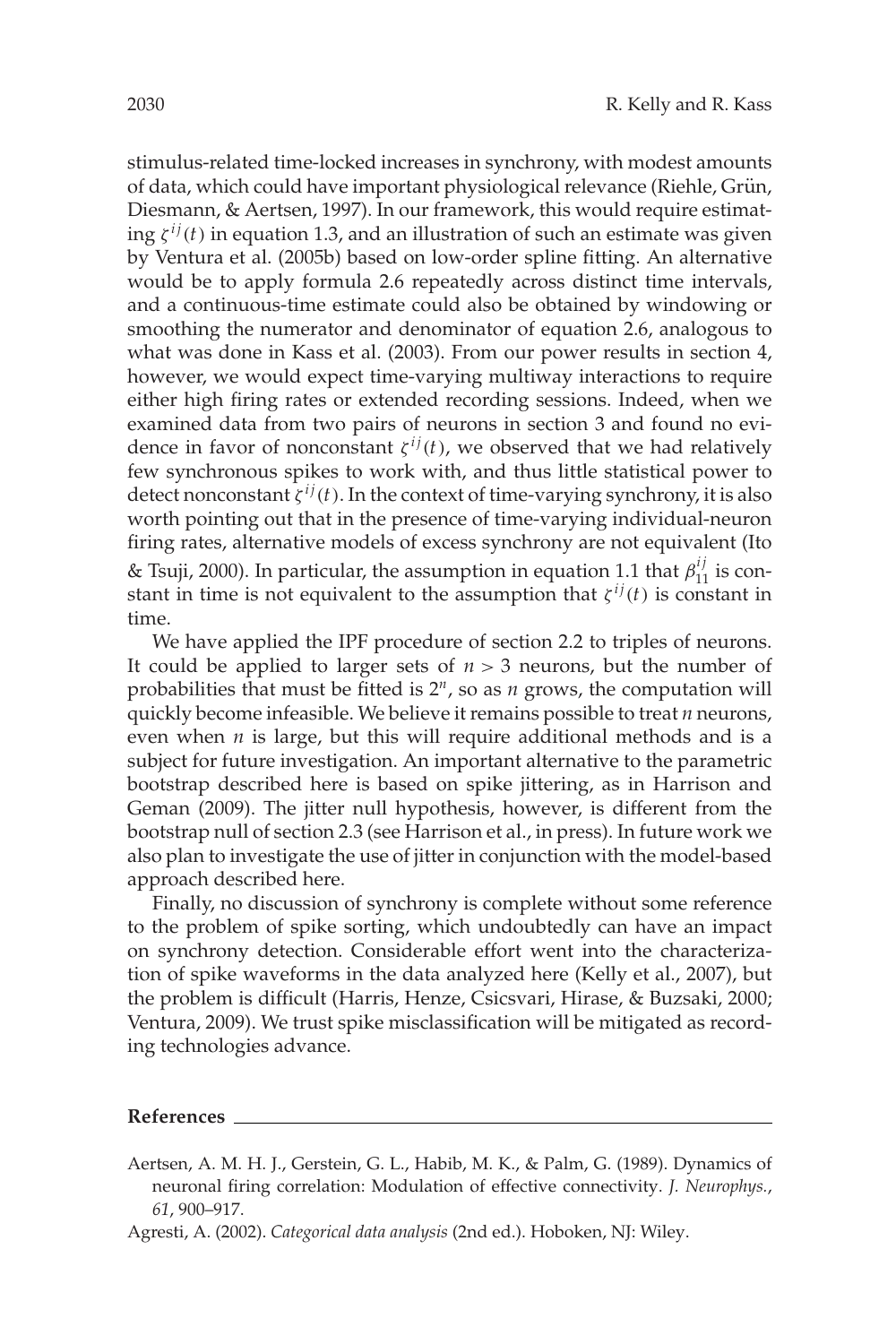- Amari, S.-I. (2009). Measure of correlation orthogonal to change in firing rate. *Neural Comput.*, *21*, 960–972.
- Chen, Z., Vijayan, S., Barbieri, R., Wilson, M. A., & Brown, E. N. (2009). Discreteand continuous-time probabilistic models and inference algorithms for neuronal decoding of up and down states. *Neural Comput.*, *21*, 1797–1862.
- DiMatteo, I., Genovese, C. R., & Kass, R. E. (2001). Bayesian curve-fitting with freeknot splines. *Biometrika*, *88*, 1055–1071.
- Grün, S. (2009). Data-driven significance estimation for precise spike correlation. *J. Neurophysiol.*, *101*, 1126–1140.
- Gütig, R., & Aertsen, A. (2003). Analysis of higher-order neuronal interactions based on conditional inference. *Biol. Cybernetics*, *88*, 352–359.
- Haberman, S. J. (1974). *The analysis of frequency data*. Chicago: University of Chicago Press.
- Harris, K. D., Henze, D. A., Csicsvari, J., Hirase, H., & Buzsaki, G. (2000). Accuracy of tetrode spike separation as determined by simultaneous intracellular and extracellular measurements. *J. Neurophysiol.*, *84*, 401–414.
- Harrison, M. T., Amarasingham, A., & Kass, R. E. (in press). Statistical identification of synchronous spiking. In P. Di Lorenzo & J. Victor (Eds.), *Spike timing: Mechanisms and function*. London: Taylor and Francis.
- Harrison, M. T., & Geman, S. (2009). A rate and history-preserving algorithm for neural spike trains. *Neural Comput.*, *21*, 1244–1258.
- Ito, H., & Tsuji, S. (2000) Model dependence in quantification of spike interdependency by joint peri-stimulus time histogram. *Neural Comput.*, *12*, 195–217.
- Kass, R. E., Kelly, R. C., & Loh, W.-L. (2011). Assessment of synchrony in multiple neural spike trains using loglinear point process models. *Annals Appl. Statist.*, *5*, 1262–1292.
- Kass, R. E., & Ventura, V. (2001). A spike-train probability model. *Neural Comput.*, *13*, 1713–1720.
- Kass, R. E., Ventura, V., & Brown, E. N. (2005). Statistical issues in the analysis of neuronal data. *J. Neurophysiol.*, *94*, 8–25.
- Kass, R. E., Ventura, V., & Cai, C. (2003). Statistical smoothing of neuronal data. *Network: Comput. Neural Systems*, *14*, 5–15.
- Kelly, R. C., Smith, M. A., Kass, R. E., & Lee, T.-S. (2010a). Accounting for network effects in neuronal responses using L1 penalized point process models. In J. Lafferty, C.K.I. Williams, J. Shawe-Taylor, R. S. Zemel, & A. Culotta (Eds.), *Advances in neural information processing systems*, *23*. Red Hook, NY: Curran Associates.
- Kelly, R. C., Smith, M. A., Kass, R. E., & Lee, T.-S. (2010b). Local field potentials indicate network state and account for neuronal response variability. *J. Comput. Neurosci.*, *29*, 567–579.
- Kelly, R. C., Smith, M. A., Samonds, J. M., Kohn, A., Bonds, A. B., Movshon, J. A., et al. (2007). Comparison of recordings from microelectrode arrays and single electrodes in the visual cortex. *J. Neurosci.*, *27*, 261–264.
- Liang, K. Y., & Zeger, S. L. (1989). A class of logistic regression models for multivariate binary time series. *J. Amer. Statist. Assoc.*, *84*, 447–451.
- Martignon, L., Deco, G., Laskey, K., Diamond, M., Freiwald, W., & Vaadia, E. (2000). Neural coding: Higher-order temporal patterns in the neurostatistics of cell assemblies. *Neural Comput.*, *12*, 2621–2653.